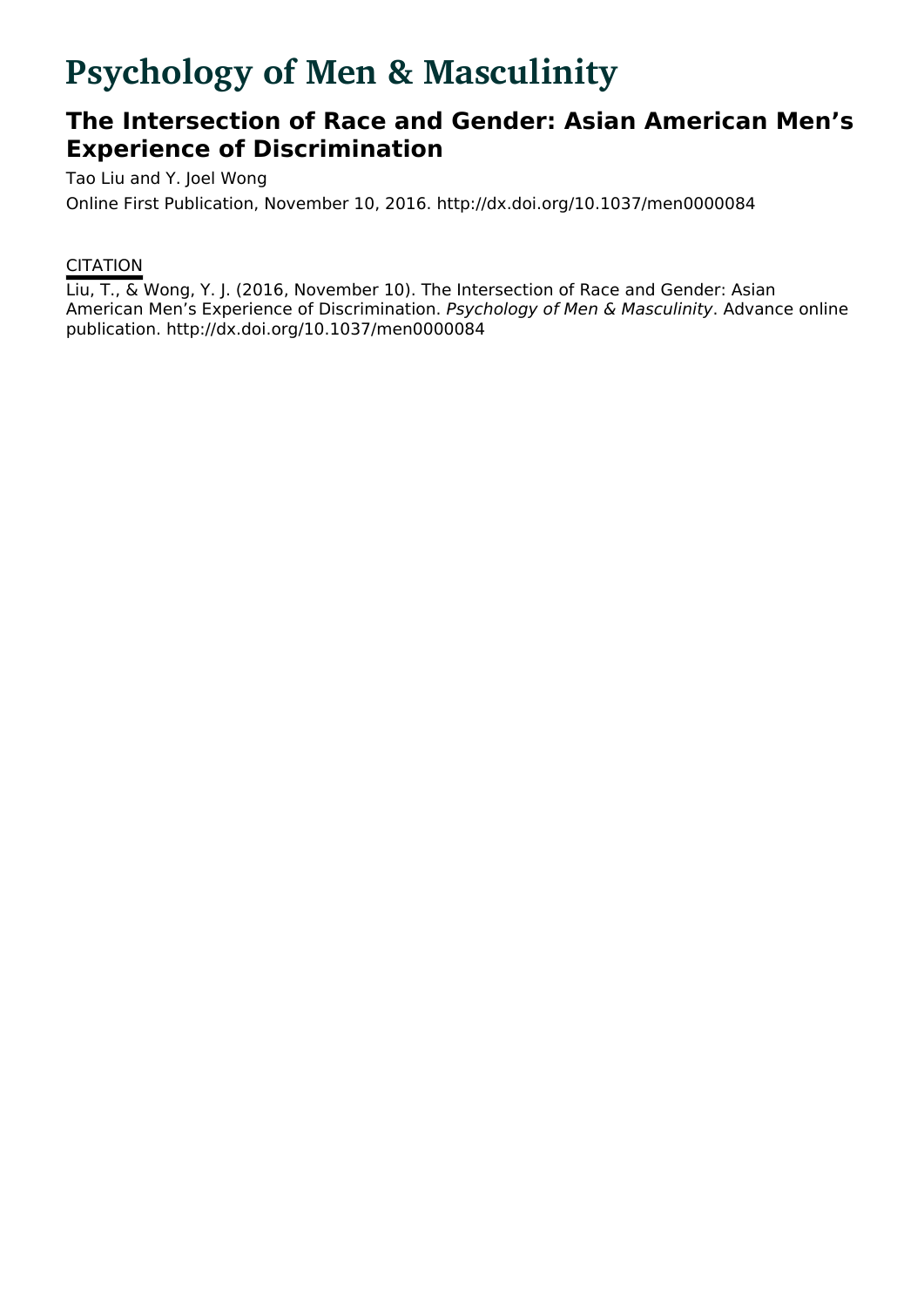### The Intersection of Race and Gender: Asian American Men's Experience of Discrimination

Tao Liu and Y. Joel Wong Indiana University Bloomington

Asian American men's experience of discrimination, based on the intersection of their gender and race, has gained research attention in past decades. However, the application of an intersectionality perspective in this area of research has been somewhat inconsistent. Therefore, this article presents 3 intersectionality conceptual paradigms that can be applied to the study of Asian American men's experience of discrimination based on race and gender: (a) the Cumulative Disadvantage Paradigm, (b) the Subordinate Male Target Hypothesis Paradigm, and (c) the Intersectional Fusion Paradigm. In this article, we provide a description of these paradigms, a review of the empirical research supporting these paradigms, and an evaluation of the extent to which these paradigms are applicable to Asian American men's experience of discrimination. We hope that this article can provide theoretical guidance to researchers and assist them in generating new study questions to address Asian American men's experience of discrimination.

*Keywords:* Asian American men, intersectionality, conceptual paradigms

Since its first appearance in academic research, intersectionality has gained increasing attention in the fields of law, public health, sociology, psychology, and other disciplines. Grounded in feminism and critical race theory, "intersectionality" was coined by Kimberle Crenshaw (1991) to refer to women of color's experiences of multiple marginalizations in the feminist and antiracist movements. Crenshaw critiqued identity politics by arguing that because of Black women's experiences of multiple forms of subordination based on both race and gender, violence against them was marginalized in both feminist (primarily White) and antiracist (primarily male) movements. As gender and race are the most visible social identities by which human groups segregate and oppress others (Alcoff, 2006), the first generation of intersectionality studies focused on the interface of racism and sexism<sup>1</sup> and women of color's experiences of oppression.

Subsequent studies on intersectionality focused on foregrounding multiple forms of oppression (e.g., racism, sexism, classism, and homophobia). With the advancement of intersectionality research, the definition of intersectionality has evolved. McCall (2005) defined intersectionality as "the relationships among multiple dimensions and modalities of social relations and subject formations" (p. 1771). In contemporary research, intersectionality not only refers to a content area that describes intersecting identities, but also as a research paradigm to examine the interplay of multiple categories of difference (Hancock, 2007; Wong, Liu, & Klann, in press). For example, Cole observed that as a result of the intersection of multiple identities, people often experience oppression and prejudice in one way, and privilege and advantage in another; for example, middle-class women and Black men (Cole, 2009). Reflecting this interest, Bowleg (2012) defined intersectionality as

a theoretical framework that posits that multiple social categories (e.g., race, ethnicity, gender, sexual orientation, socioeconomic status) intersect at the micro level of individual experience to reflect multiple interlocking systems of privilege and oppression at the macro, socialstructural level (e.g., racism, sexism, heterosexism). (p. 1267)

Consistent with this emphasis on women of color's experiences, applications of intersectionality research to Asian American people initially focused on understanding Asian American women's experience of discrimination (e.g., Chan, 1988; Kim, Anderson, Hall, & Willingham, 2010; Patel, 2007). In contrast, Asian American men have, until recently, been at the margins of intersectionality research. Including Asian American men in intersectionality research is important for several reasons. First, researchers can study the complex interface of power, privilege, and oppression (Cole, 2009), since Asian American men potentially occupy dual positions of privilege and marginalization as men and racial minority, respectively. Second, intersectionality research can help turn the spotlight on Asian American men's distinct experiences of gendered racism, arising from the interface of gender and race (Essed, 1990), a phenomenon we discuss in greater detail later in this article. Third, intersectionality research

Tao Liu and Y. Joel Wong, Department of Counseling and Educational Psychology, Indiana University Bloomington.

Correspondence concerning this article should be addressed to Tao Liu, Department of Counseling and Educational Psychology, Indiana University Bloomington, 201 North Rose Avenue, Rm 4052 Bloomington, IN 47405-1005. E-mail: liu323@indiana.edu

<sup>1</sup> Following Sue (2003), we use the term *racial discrimination* to refer broadly to any form of race-based discrimination, regardless of the race of the perpetuator, and the term *racism* to refer only to racial discrimination perpetuated by Whites against people of color on the basis of the former's societal power and privileges. Similarly, we use the term, *gender discrimination* to refer broadly to any form of gender discrimination, regardless of the sex of the perpetuator, and the term *sexism* to refer only to gender discrimination perpetuated by men against women on the basis of the former's societal power and privileges.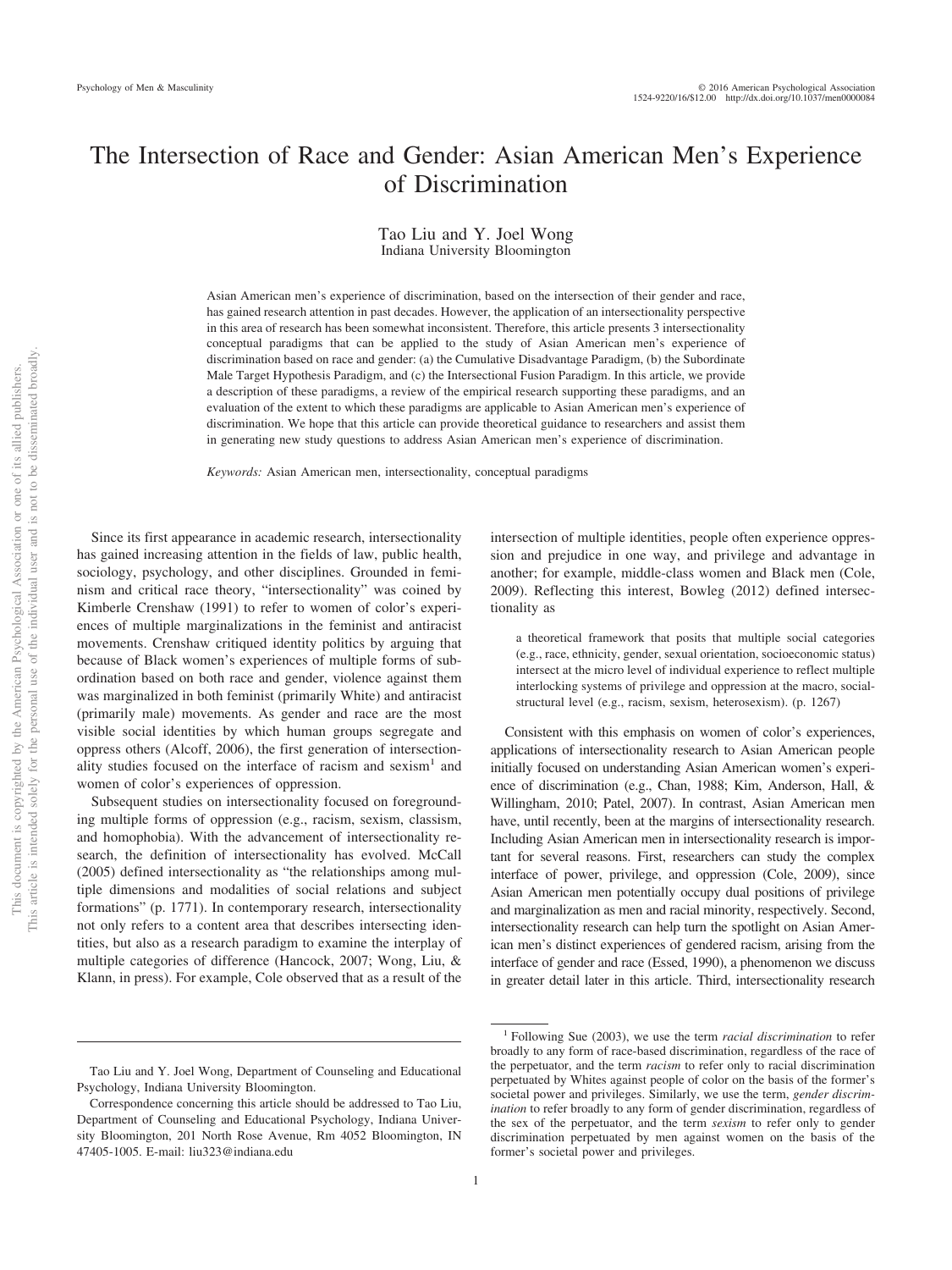helps us understand how Asian American men negotiate their masculinity in relation to hegemonic masculinity, defined as "a culturally idealized form of masculine character" that includes the dominance of men over women and of privileged men over marginalized men (Demetriou, 2001).

Against this backdrop, several scholars have called for more research on Asian American men's experiences of discrimination from an intersectionality perspective (Iwamoto & Liu, 2009; Lewis & Grzanka, 2016; Liang, Rivera, Nathwani, Dang, & Douroux, 2010). Nevertheless, recent psychological studies on Asian American men were characterized by two limitations: they either did not explicitly state the guiding theoretical perspective (e.g., Cheng, McDermott, Wong, & La, 2016), or were not specific about the type of intersectionality perspective when it was applied (Wong, Owen, Tran, Collins, & Higgins, 2012). As will be shown in our review of the literature below, the intersectionality perspective is not a unitary viewpoint but can be categorized into at least three conceptual paradigms, each with differing emphases. Some of these conceptual paradigms have been used as theoretical frameworks in empirical research on men and women of color, although, with only a few exceptions (Ghavami & Peplau, 2013), they have not been explicitly applied to empirical research on Asian American men.

Therefore, the purpose of this article is to advance research by presenting conceptual paradigms<sup>2</sup> that can be applied to understand Asian American men's experience of discrimination at the intersection of race and gender. The experience of discrimination is an important topic for Asian American individuals because of its deleterious impact on well-being (Iwamoto, Liao, & Liu, 2010) and its prevalence (about one in five report being treated unfairly in the past year because of their race; Pew Research Center, 2013). We identify three conceptual paradigms that investigate the intersection of Asian American men's gender and race: (a) the Cumulative Disadvantage Paradigm, (b) the Subordinate Male Target Hypothesis Paradigm, and (c) the Intersectional Fusion Paradigm. We want to clarify that our categorization of the conceptual paradigms is not exhaustive, and thus some studies may not be accounted by any of the paradigms (see Table 1 for illustrations of research foci and questions for each conceptual paradigm). Also, although we review three intersectionality paradigms, we intent to critique the first two paradigms and encourage researchers to utilize the Intersectional Fusion Paradigm to design conceptually strong intersectionality studies.

A review of literature in the three paradigms could serve a few purposes for research on Asian American men. First, our review will reveal gaps in the literature on Asian American men and assist scholars in generating new research questions. Second, our discussion of the three conceptual paradigms can help researchers better articulate and strengthen their conceptual basis of future research on Asian American men. In addition, our review can enhance the visibility of research on Asian American men in psychology and related disciplines. Accordingly, what follows is a description of these paradigms, a review of the empirical research supporting these paradigms, and an evaluation of the extent to which these paradigms are applicable to Asian American men's experience of discrimination.

#### **Cumulative Disadvantage Paradigm**

The Cumulative Disadvantage Paradigm examines individuals' social marginalization based on the cumulative effects of their multiple social identities (Beale, 1979; Crenshaw, 1993). Although scholars disagree on whether the Cumulative Disadvantage Paradigm is best characterized as an intersectionality approach (Hancock, 2007), we follow Cole's (2009) and Crenshaw's (1989) classification of intersectionality as encompassing individuals' experience of cumulative disadvantage arising from their multiple identities. Within this paradigm, there are two different models that examine multiple forms of oppression and multiple marginalized identities: the additive model and the multiplicative/interactive model.

#### **Additive Model**

The additive model was developed by earlier scholars who coined the term "double jeopardy" (Beale, 1979) to examine the added experiences of gender prejudice beyond the racial prejudice experienced by African American women. Later the term "triple jeopardy" (Greene, 1994) was used to examine oppression based on sexual orientation as the third dimension of jeopardy and classism as the fourth (Smith, 1983). The additive model draws parallels between racism and sexism. Scholars adopting this model argued that because individuals experience parallel oppression associated with each of their subordinate identities, the total experiences of subordination based on different social identities could be summed together (Grollman, 2012, 2014).

Quantitative studies based on the additive model have produced conflicting results. Some studies reported corroborating results for this model— compared to more privileged counterparts, adults with multiple disadvantaged identities experienced more forms of as well as more frequent and chronic discrimination and in turn, appraised these experiences as more distressing (Grollman, 2012, 2014). These studies demonstrated that the accumulation of forms and chronicity of discrimination compromises individuals' wellbeing. In contrast, other studies found no difference in health or mental health status between those who have multiple disadvantaged identities and their privileged counterparts (e.g., Consolacion, Russell, & Sue, 2004; Ferraro & Farmer, 1996; McLeod & Owens, 2004).

Applied to the study of Asian American individuals' experience of discrimination based on gender and race, the additive model predicts that Asian American men would experience lower levels of overall discrimination than Asian American women because the latter occupy two subordinate identities on the basis of race and gender, whereas Asian American men's gender reflects a privileged status in society. Additionally, the model proposes that the mental health and health outcomes of Asian American women would be worse than Asian American men.

To date, very few studies on Asian American psychological research were grounded in the Additive Model because gender differences in overall perceived discrimination have not been a key focus. The only quantitative study that we found examining overall

<sup>&</sup>lt;sup>2</sup> The focus of this article is on intersectionality conceptual paradigms rather than on methodological paradigms. For a review of intersectionality methodological paradigms, refer to Wong, Liu, and Klann (in press).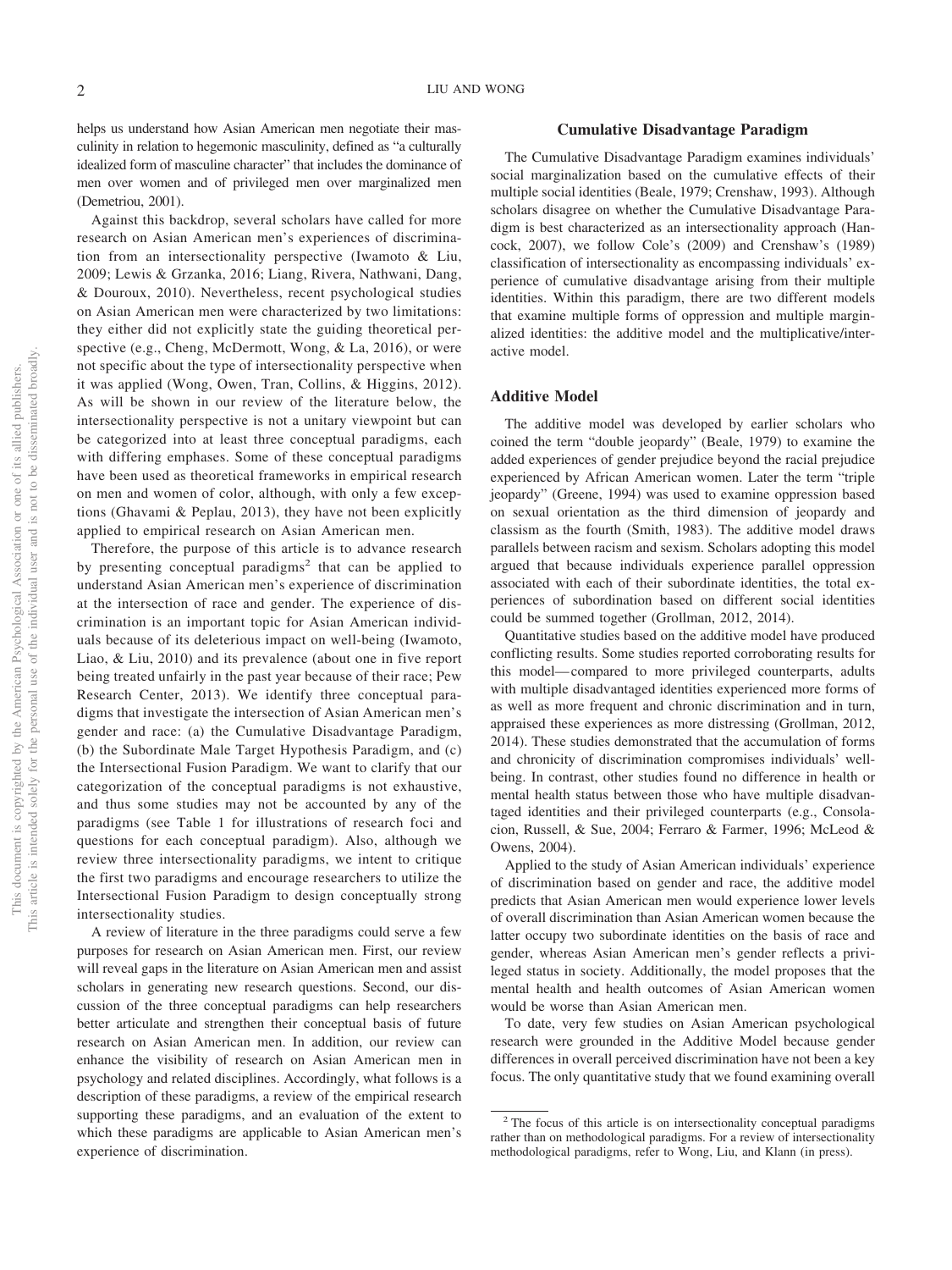Table 1

| Research paradigm                              | Focus                                                                                                 | Illustrative research questions                                                                                                                     |
|------------------------------------------------|-------------------------------------------------------------------------------------------------------|-----------------------------------------------------------------------------------------------------------------------------------------------------|
| Cumulative disadvantage paradigm               |                                                                                                       |                                                                                                                                                     |
| Additive model                                 | Group comparison in discrimination<br>based on cumulative marginalized<br>identities                  | Do Asian American men experience lower levels of<br>overall discrimination than Asian American women?                                               |
| Multiplicative/Interactive model               | Multiplicative effects of different types of<br>discrimination based on multiple social<br>identities | Does the interaction effect between racism and gender<br>discrimination uniquely and significantly influence<br>Asian American men's well-being?    |
| Subordinate male target hypothesis<br>paradigm | Group comparison in discrimination<br>based on men's prototypically of their<br>racial group          | Do Asian American men experience higher levels of racial<br>discrimination than Asian American women?                                               |
| Intersectional fusion paradigm                 |                                                                                                       |                                                                                                                                                     |
| Racist-gender stress model                     | Stressful impact of racism on gender-<br>related variables                                            | How does the experience of racism affect Asian American<br>men's experience of masculinity threat, gender role<br>stress, and gender role conflict? |
| Gendered racism model                          | Fused and unique discriminatory<br>experiences arising from the interface<br>of gender and race       | What are the specific dimensions of Asian American<br>men's experience of gendered racism?                                                          |

*Intersectionality Conceptual Paradigms for Studying Asian American Men's Experiences of Discrimination Based on Race and Gender: Illustrative Research Questions and Methods*

discrimination among Asian American men and women reported that the effects of discrimination on chronic health conditions did not differ between Asian American men and women (Gee, Spencer, Chen, Yip, & Takeuchi, 2007).<sup>3</sup>

In general, support for the Additive Model is weak, and studies focusing on Asian American people's overall experience of discrimination, rather than on racism alone, are limited. Studies that focus only on gender differences in Asian American people's experiences of racism cannot provide support for the Additive Model since the model is premised on the cumulative effects of multiple forms of discrimination (e.g., sexism and racism). Thus, the effects of multiple subordinate social identities on perceived discrimination and well-being is largely unknown among Asian American individuals.

#### **Multiplicative/Interactive Model**

Alternatively, scholars who adopt the Multiplicative/Interactive Model argue that the relationship between social identities are interactive and multiplicative (King, 1988; Settles, 2006). The term *multiplicative* refers to the phenomenon that not only do individuals experience multiple types of oppression simultaneously, but also that the effects of multiple identities depend on their interactions with each other. Translating this model to empirical research, studies have examined how an outcome is predicted by the interaction effects between two or more forms of social identities or discrimination, in addition to the main effects of various types of discrimination alone. For example, if poor Asian American men experience two types of oppression based on race and socioeconomic status, the effects of racism on their well-being may be moderated by or conditional on their experiences of classism.

The Multiplicative/Interactive Model has been applied to several people of color groups, especially women of color. With regard to African American women, two quantitative studies have shown that the interactive effect of racism and sexism on mental health was not significant. Moradi and Subich (2003) examined the effects of racism and sexism, as well as their interaction on

psychological distress among African American women, but found that only the experience of sexism contributed to the outcome, not the interaction between the two forms of discrimination. Buchanan and Fitzgerald (2008) examined the effects of sexual and racial harassment experienced by African American women at the workplace, and found that the interaction between these two types of harassment significantly predicted supervisor satisfaction and perceived organizational tolerance of harassment, but not psychological well-being.

Applying the Multiplicative/Interactive Model to the study of Asian American individuals, the theory would predict that not only do gender and race impact Asian American individuals' experiences of subordination independently and separately, but also that the interaction effects between race and gender, as well as with other social identities, would shape their experiences of discrimination. To our knowledge, no published articles have studied the interaction effects of race- and gender-based discrimination among Asian American men.

#### **Evaluation of the Cumulative Disadvantage Paradigm**

Despite the differences in quantifying intersectional oppression, both the Additive and Interactive Models focus on the cumulative effects of constructs associated with multiple identities. The Cumulative Disadvantage Paradigm has drawn attention to experiences of discrimination by those with multiple oppressed identities. However, as shown in the abovementioned literature review, studies based on this paradigm have produced conflicting results or null effects (Consolacion et al., 2004; Ferraro & Farmer, 1996; Grollman, 2012, 2014; McLeod & Owens, 2004).

In contrast to the large volume of literature on discrimination based on multiple identities in other people of color groups, especially African Americans (e.g., Buchanan & Fitzgerald, 2008), there are limited studies centering on Asian American individuals'

<sup>3</sup> The Gee et al. (2007) study did not report gender differences in the experience of discrimination.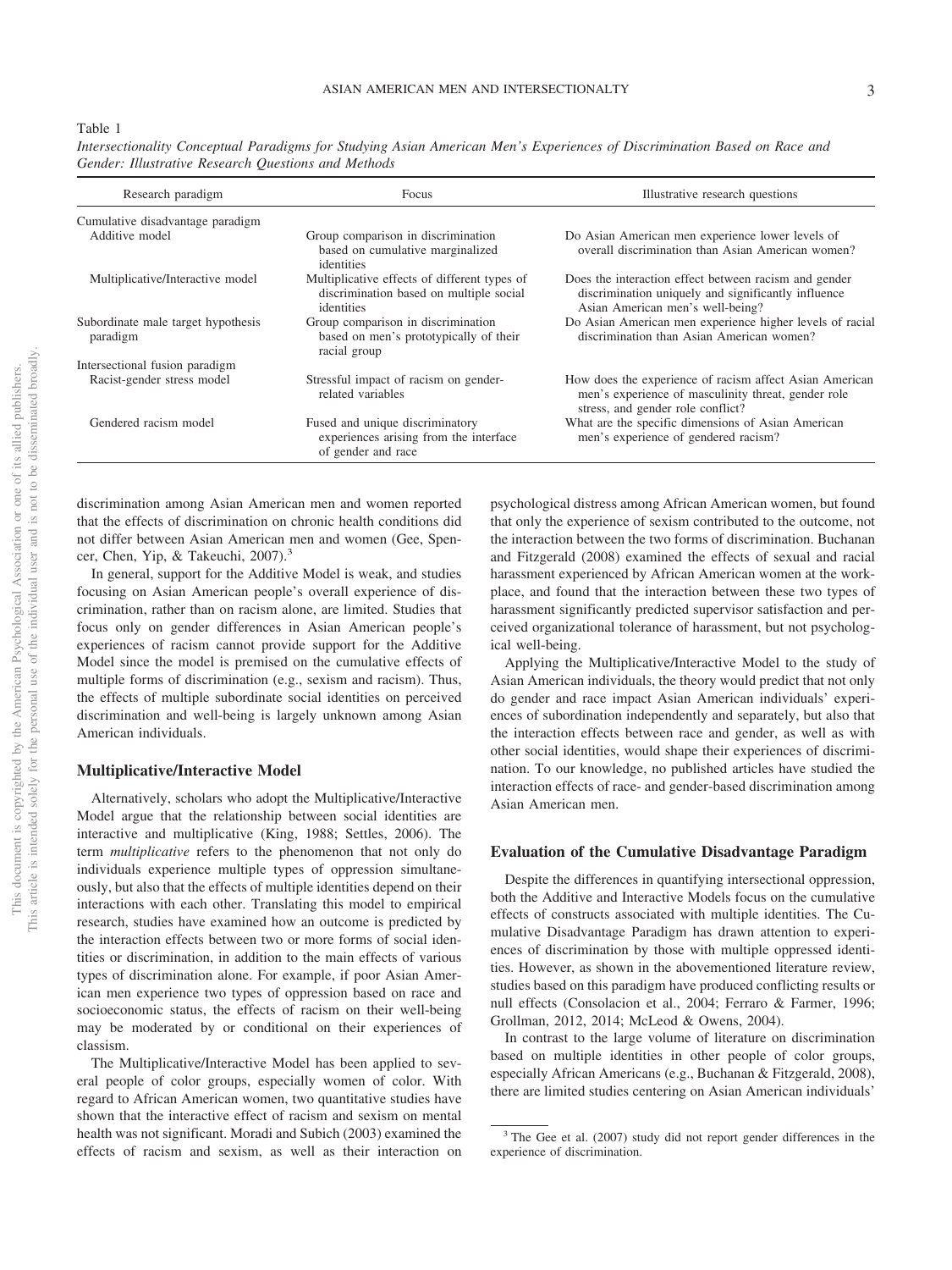experiences of marginalization based on their social identities. Within Asian American psychology, studies have either focused on racism among Asian American people in general or sexism among Asian American women alone, but have not examined the two types of discrimination and their interaction.

Overall, we argue that the Cumulative Disadvantage Paradigm is limited in its conceptualization of Asian American men's experiences of discrimination. In this paradigm, experiences related to different social identities (e.g., race and gender) are compartmentalized. Although the Multiplicative/Interactive Model includes a focus on the relationship between different types of oppression associated with corresponding identities, it focuses on the added contribution of the interaction between gender and racial variables, rather than unpacking how experiences associated with several social groups are inherently intertwined. Focusing on the interaction effect between racism and gender discrimination does not provide insight into understanding the unique experiences arising from the interface of these two experiences of discrimination. Thus, Dill and Kohlman (2012) referred to this conceptualization as "weak intersectionality."

#### **Subordinate Male Target Hypothesis Paradigm**

The Subordinate Male Target Hypothesis (SMTH), grounded in the Social Dominance Theory, argues that subordinate men, rather than women, are the main target of oppression because of their social identity of men as the dominant gender (Sidanius & Pratto, 1999). According to the SMTH, because racism tends to be conceptualized in terms of prototypical group members, intergroup oppression is directed more at subordinate men rather than subordinate women (Sidanius & Pratto, 2003). Due to androcentrism, men are represented as prototypes of their social group and thus bear the brunt of discrimination and prejudice (Purdie-Vaughns & Eibach, 2008). In contrast, subordinate women with two or more subordinate identities are rendered invisible, and this invisibility partially protects them from bearing the brunt of prejudice and oppression. For this reason, it is hypothesized that the deleterious impact of racism would likely be greater for men of color versus women of color (Sidanius & Pratto, 2003).

The SMTH also contends that both men and women participate in prejudice primarily targeted at outgroup men based on different underlying motivations. For men, the fundamental purpose is to maintain their dominant status by impeding subordinate men from obtaining material and symbolic resources. For females, their motivation is to avoid danger by outgroup men, especially perceived vulnerability to sexual coercion. For this reason, intergroup oppression is directed more at minority men rather than at minority women (Pratto, Sidanius, & Levin, 2006; Sidanius & Pratto, 2003). We consider the SMTH an intersectionality paradigm because it examines the interplay of privilege and oppression based on advantaged and disadvantaged social identities experienced by men of color, a core concept recognized in intersectionality scholarship (Derous, Ryan, & Nguyen, 2012; Goff & Kahn, 2013). The SMTH paradigm is unique in that it goes beyond a gender comparative approach (Lewis & Grzanka, 2016) to provide specific hypotheses on men of color's experiences of oppression; in so doing, it foregrounds the social mechanisms of men of color's experiences of oppression and privilege. Moreover, we are not the first scholars to classify the SMTH as an intersectional perspective. A number of other scholars have also cited Sidanius and Pratto's (1999) SMTH and framed it as an intersectional perspective (Derous et al., 2012; Goff & Kahn, 2013).

#### **Empirical Evidence for the SMTH**

Various types of empirical evidence showing that men of color are the primary targets of intergroup discrimination support the SMTH. For example, a study found that national stereotypes resemble more stereotypes of men than of women (Eagly & Kite, 1987). A nationally representative sample of adults found that men of color experience double the frequency of discrimination based on race than women of color (Puhl, Andreyeva, & Brownell, 2008). A similar result was found in another study using a college sample (Landrine, Klonoff, Corral, Fernandez, & Roesch, 2006). Additionally, compared to their female counterparts, Asian American men are less preferred by women of all racial groups in romantic partner selections (Fisman, Iyengar, Kamenica, & Simonson, 2008).

Applying the SMTH to research on the intersection of race and gender among Asian American individuals, this paradigm would hypothesize that (a) Asian American men experience higher levels of racism than Asian American women; and that (b) the negative impact of racism is greater for Asian American men than for Asian American women. Regarding the first hypothesis, research has produced inconsistent results. Thus far, two measures have been developed to assess Asian American individuals' experiences of racism—the Subtle and Blatant Racism Scale for Asian Americans (SABR-A<sup>2</sup>; Yoo, Steger, & Lee, 2010) and the Asian American Racism Related Stress Inventory (AARRSI; Liang, Alvarez, Juang, & Liang, 2007). In the SABR-A<sup>2</sup>, blatant racism refers to explicit forms of racism and is measured by items such as being called names, questioned about English skills, physically assaulted, and made fun of. In contrast, subtle racism addresses more implicit forms of racism and is measured by items such as being treated differently, viewed suspiciously, overlooked, and facing barriers in society. Three separate studies using the  $SABR-A<sup>2</sup>$  have produced different results; results demonstrated that either Asian American men experienced higher levels of subtle and overall racism (Yoo et al., 2010) or higher levels of blatant racism than Asian American women (Burrola, 2012), or no gender difference (Yoo et al., 2010). Similarly, research on the AARRSI also found different results in different samples. While one study using the AARRSI in a sample of Asian American college students from two West and East Coast universities reported higher levels of racismrelated stress among men than women (Liang et al., 2007), another study using a sample of college students in a mid-Atlantic university (Liang & Fassinger, 2008) reported no gender differences.

In addition, studies using general racism measures that are applicable to all racial minorities also reported conflicting findings. Some studies found that Asian American men experienced higher levels of racism measured by the Perceived Discrimination Scale (Lee, 2005) and direct racism (but not vicarious or collective racism) and microaggression, as measured by the Racial and Life Experiences Scale (Alvarez, Juang, & Liang, 2006). Another group of studies found that Asian American men and women did not differ in their perceived structural racism as measured by the Color-Blind Racial Attitude Scale (Tawa, Suyemoto, & Roemer, 2012), past and lifetime racism assessed by the Schedule of Racist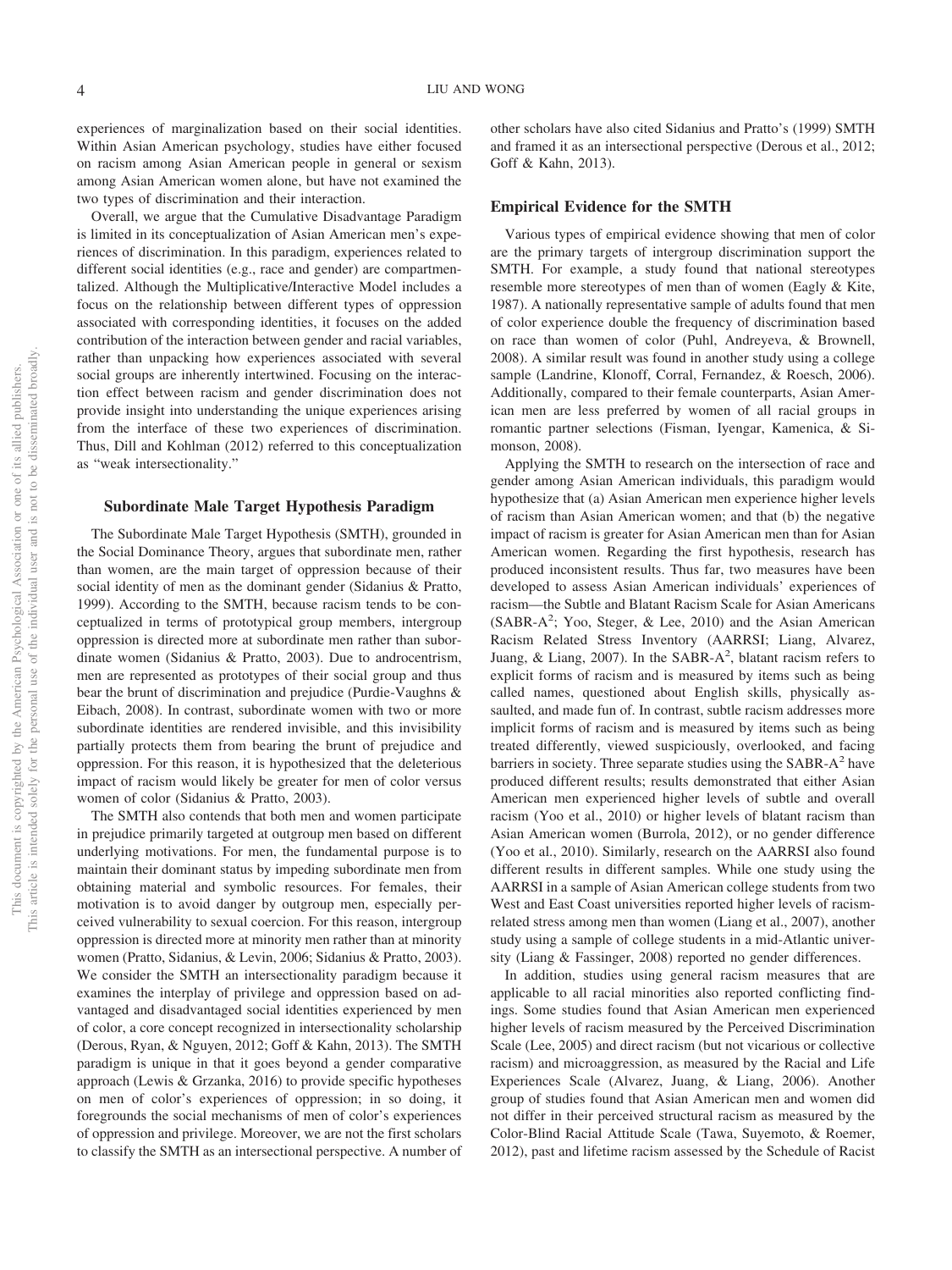Events (Concepcion, personal communication, April 8, 2015; Concepcion, Kohatsu, & Yeh, 2013), general discrimination as measured by the General Ethnic Discrimination Scale (Hwang & Goto, 2009), a single question (Goto, Gee, & Takeuchi, 2002; Lam, 2007), and an author-developed multiitem measure (Greene, Way, & Pahl, 2006). These studies also varied in their choices of sample, with diversity in age, student status, and geographical location.

The SMTH's prediction that Asian American men are worse off than Asian American women has also received mixed support. Some researchers found no significant gender difference in selfreported depressive symptoms, anxiety symptoms, somatic symptoms among Asian American men and women (Chen, Szalacha, & Menon, 2014). In another study (Yoo & Lee, 2005), gender was not related to negative affect or life satisfaction among Asian American individuals but was related to positive affect—Asian American women reported higher levels of positive affect.

The SMTH's proposal that men of color are more prototypical of their racial group than women of color was challenged by several recent studies that examined Asian male prototypicality in the intersection of race and gender (Johnson, Freeman, & Pauker, 2012; Schug, Alt, & Klauer, 2015; Wilkins, Chan, & Kaiser, 2011). Schug et al. (2015) found that Asian American men were perceived by participants in a White-dominated sample as less prototypical of their race compared to Asian American women. Through a Who-Said-What memory task and a free story writing activity, the results showed that compared to Asian American women, Asian American men's speeches were less memorized or less written about in a spontaneous writing exercise about Asian American people. Thus, the authors concluded that unlike African American men who are regarded as the prototype of their racial group, Asian American men are not the representative gender of their racial group. Similarly, Johnson and his colleagues (2012) found that the combination of race and gender categories for Black women and Asian men were experienced by college students as atypical and less representative of their respective racial groups. These results contradict the prototypicality hypothesis and suggest that Asian American men bear more intersectional invisibility than Asian American women; thus, they may be more likely overlooked and ignored than Asian American women.

#### **Evaluation of the SMTH Paradigm**

In contrast to the Cumulative Disadvantage Paradigm's focus on cumulative negative effects associated with multiple subordinate identities, the SMTH focuses on subordinate men's role as primary targets of oppression. This paradigm not only provides possible explanation of Asian American men's greater vulnerability to outgroup discrimination, but also an interpretation of the differential underlying motivations that produce dominant men's and women's outgroup discrimination. One contribution of this paradigm is that it examines individuals' privileges and disadvantages simultaneously. The SMTH foregrounds the experiences of discrimination among men of color based on the intersection of race and gender: men are regarded as the major targets of discrimination because they belong to the privileged gender subgroup in their racial group. Thus, the SMTH recognizes Asian American men's experiences of discrimination are not necessarily buffered by their male privilege. However, when applied to Asian American men, this paradigm suffers from several limitations.

As shown in the abovementioned literature review research, one limitation is that the evidence for the SMTH's applicability to Asian American men has been mixed. Several assumptions within the SMTH Paradigm have not been supported by studies on Asian American men. For example, the SMTH argues that the underlying motivation for women to engage in discrimination toward outgroup men is to avoid potential sexual coercion (Sidanius & Pratto, 2003). However, this hypothesis might be most relevant to African American men (Goff & Kahn, 2013). The hypothesis that men of color are perceived as sexual aggressors by White women were mainly confined to studies involving samples of Black men (Haley, Sidanius, Lowery, & Malamuth, 2004; Navarrete, Fessler, Fleischman, & Geyer, 2009; Navarrete, McDonald, Molina, & Sidanius, 2010). There is no empirical evidence showing that this stereotype is also applicable to Asian American men in contemporary American society. As shown in our literature review in the next section, Asian American men are less preferred in romantic partner selection because they are perceived as physically weak and sexually unattractive (Fisman et al., 2008), rather than because they are perceived as physically or sexually threatening.

In addition, the representative prototypicality hypothesis as applied to Asian American men for their race has not received empirical support, as described in the abovementioned review of research (Johnson et al., 2012; Schug et al., 2015; Wilkins et al., 2011). Thus, the underlying assumption that subordinate men are targets of racism due to their prototypicality may not apply to Asian American men. Research findings conflict with the Social Dominance Theory's contention that arbitrary-set groups should be viewed as male-gendered social categories (Haley et al., 2004). In fact, studies have shown that Asian American men experience invisibility as a form of discrimination (Ho, 2011), rather than as a way to escape discrimination. In a study on individuals' perceptions of perpetrators and targets of racism (Goff & Kahn, 2013), respondents were asked to imagine a person who was a target of racism. The researchers found that although 79% of respondents reported that their imagined target of racism was a man (as was consistent with the SMTH), 100% of these targets of racism were imagined to be Black. This finding underscores the invisibility of Asian American men in individuals' conceptualizations of racism.

Finally, the SMTH's focus on a quantitative comparison of discrimination between men and women is an oversimplification of Asian American men's life experiences. This approach does not aid researchers in understanding when and how gender operates as a system of oppression or as an aspect of identity (Alvarez et al., 2006; Concepcion et al., 2013; Goto et al., 2002; Greene et al., 2006; Hwang & Goto, 2009; Lam, 2007; Tawa et al., 2012). Researchers who studied the SMTH primarily used gender and race as categorical variables in their statistical analysis (Haley et al., 2004; Navarrete et al., 2009, 2010). Although the theory explains the motivation of those who engage in discrimination toward outgroup men, it fails to explain the psychological mechanisms of perceived discrimination in Asian American men. That is, the SMTH only explains the motivation of discrimination from the perpetrator's point of view, but not from the perceiver's point of view. For example, questions unanswered by the SMTH include how heterosexual Asian American men experience discrimination in dating experiences by women from a racially privileged background, that is, White women.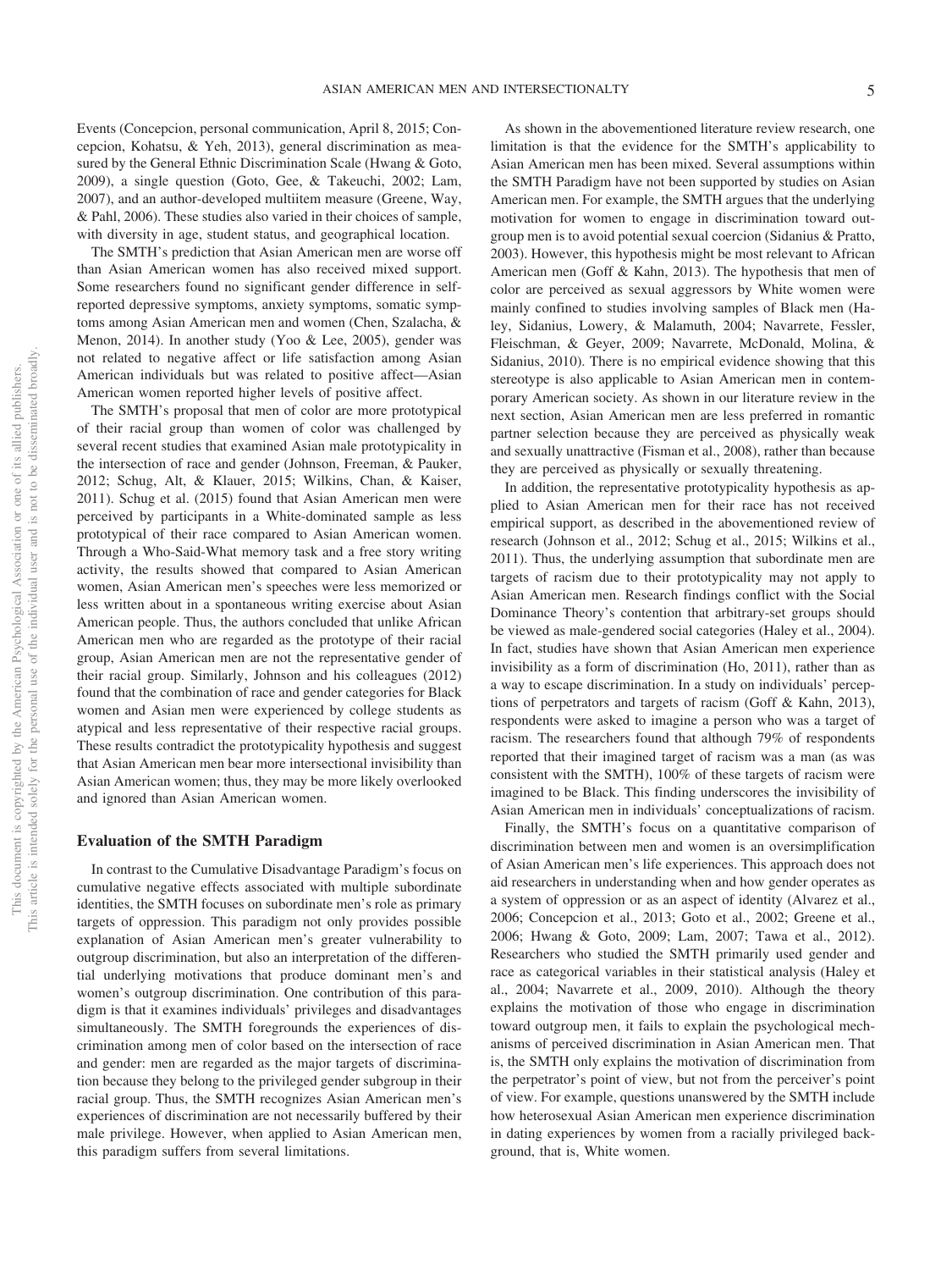#### **Intersectional Fusion Paradigm**

In contrast to both the Cumulative Disadvantage Paradigm and the SMTH Paradigm, several intersectionality scholars emphasize that the intersection of social identities engenders unique experiences and that meanings of race and gender cannot be fully understood without considering one another (Stewart & McDermott, 2004; Shields, 2008). This perspective has been simply referred to as intersectionality by some scholars (Cole, 2009; Lewis & Grzanka, 2016). However, because the other conceptual paradigms discussed in this article are also rooted in the intersectionality perspective, we use the term *Intersectional Fusion* to distinguish it from other conceptual models and describe the paradigm that emphasizes the mutually constitutive and inherently connected nature of social identities as well as experiences related to these identities.

A fundamental assumption of this paradigm is that intersectional identities and related experiences are defined in relation to one another. In contrast to both the Cumulative Disadvantage Paradigm and the SMTH Paradigm, the Intersectional Fusion Paradigm claims that experiences of discrimination based on the intersection of race and gender are interdependent and cannot be reduced to either gender or racial discrimination only (Cole & Zucker, 2007). Put differently, the joint experiences arising from multiple identities are mutually constitutive and nonadditive. Rather than focusing on the quantitative additions of different types of discrimination, the Intersectional Fusion Paradigm emphasizes the qualities of discrimination at different intersectional positions. Applied to Asian American men, it implies that their experiences of discrimination cannot be understood simply by adding the experiences of being Asian American to being a man. It is not meaningful to assess whether stereotypes of Asian American men's lack of masculinity is more harmful than stereotypes about Asian American women's hypersexuality (Shields, 2008)— both experiences deserve to be studied in their own right. This emphasis shifts the focus of research from examining whether Asian American men or women experience greater disadvantages to identifying salient features of gendered racism for each group. Under this paradigm, we propose two conceptual models: the Racist-Gender Stress Model and the Gendered Racism Model.

#### **Racist-Gender Stress Model**

Several scholars have proposed theoretical conceptualizations about how racism affects men of color's gender identity and stress. Hammond, Fleming, and Villa-Torres (2016) proposed an integrated biopsychosocial model explaining how everyday racism threatens and challenges the masculine social self for African American men. They specified that when the significance and meaning of everyday racism exceeds the resources to overcome them, racism elicits negative evaluations or internal judgments about the core aspects of African American men's identity. In the same vein, O'Neil (2015) proposed a multicultural model in which oppressive macrolevel factors (e.g., racism) impact microlevel multicultural variables (e.g., negative racial identities), which then exacerbate men of color's gender role conflict.

Based on the abovementioned conceptual models, we propose the Racist-Gender Stress Model, which states that racism is experienced by men of color as a threat or challenge to their manhood, resulting in gender-related stress. The impact of racism on genderrelated stress is expressed in several ways. First, racism puts pressure on men of color to adhere to hegemonic masculine ideals that impose dominant White masculine norms on men of color. Nonadherence to these ideal masculine norms creates masculine stress at the individual level (Iwamoto & Liu, 2009). For example, Asian American men who do not conform to White hegemonic masculine norms that emphasize athletic abilities might be perceived by others as less masculine (Wong, Horn, & Chen, 2013). Second, experiences of social rejection, alienation, and marginalization related to racism threatens men of color's power and sense of self as men (Liu, 2002). Third, racism placed men of color at the margin for resource competition, thus affecting their ability to perform masculine gender roles, such as providing for their families (Hammond et al., 2016).

**Empirical evidence.** Several studies provide support for the Racist-Gender Stress Model. Utilizing a disguised experimental design, Goff, Di Leone, and Kahn (2012) examined how racism threatened Black men's masculinity. Both Black and White men were asked to engage in a creativity task and were given either racially discriminatory or neutral feedback to the task. Black men, but not White men, engaged in more compensatory masculine behavior (i.e., more pushups) after being exposed to racial discrimination. Additionally for Black men, the researchers found that the effect of racial discrimination on the compensatory masculine behavior was mediated through greater vigilance to masculinity threat cues: the more vigilant Black men were to masculine threat cues, the more pushups they performed after the racism exposure. However, this mediation pathway was not found among White men. In another study, Liang and his colleagues (Liang, Salcedo, & Miller, 2011) examined interactions between racism and Latino masculine ideologies in predicting Latino men's gender role conflict. Perceived racism accentuated the positive relationship between Latino masculine ideologies and gender role conflict, thus underscore the link between racism and gender-related stress. In a similar fashion, perceived racism was positively associated with gender role conflict among Latino day workers (Arellano-Morales, Liang, Ruiz, & Rios-Oropeza, 2016). Also, consistent with the Multiplicative/Interactive Model, perceived racism moderated the relationship between gender role conflict and life satisfaction, such that greater gender role conflict was related to decreased life satisfaction only when perceived racism was high. The authors explained that in the context of economic exploitation, Latino day workers' experience of racism may interfere with their ability to succeed financially and provide for their family, which is a prescribed masculine gender norm.

To our knowledge, only one study has applied the Racist-Gender Stress Model to Asian American men. Wong, Tsai, Liu, Zhu, and Wei (2014) found that perceived racism positively predicted Asian male international students' subjective masculinity stress, although this association was significant only when masculine identity centrality was high, but not low. When being a man was a central component of participants' identities, perceived racism became relevant to their gender, and thus exacerbated their experiences of subjective masculinity stress. Following Wong et al. (2014), more studies are needed to examine whether the effects of racism on Asian American men's gender-related stress are conditional on another masculinity variable. For example, future research could examine the moderating effects of conformity to masculine norms (Mahalik et al., 2003), gender role conflict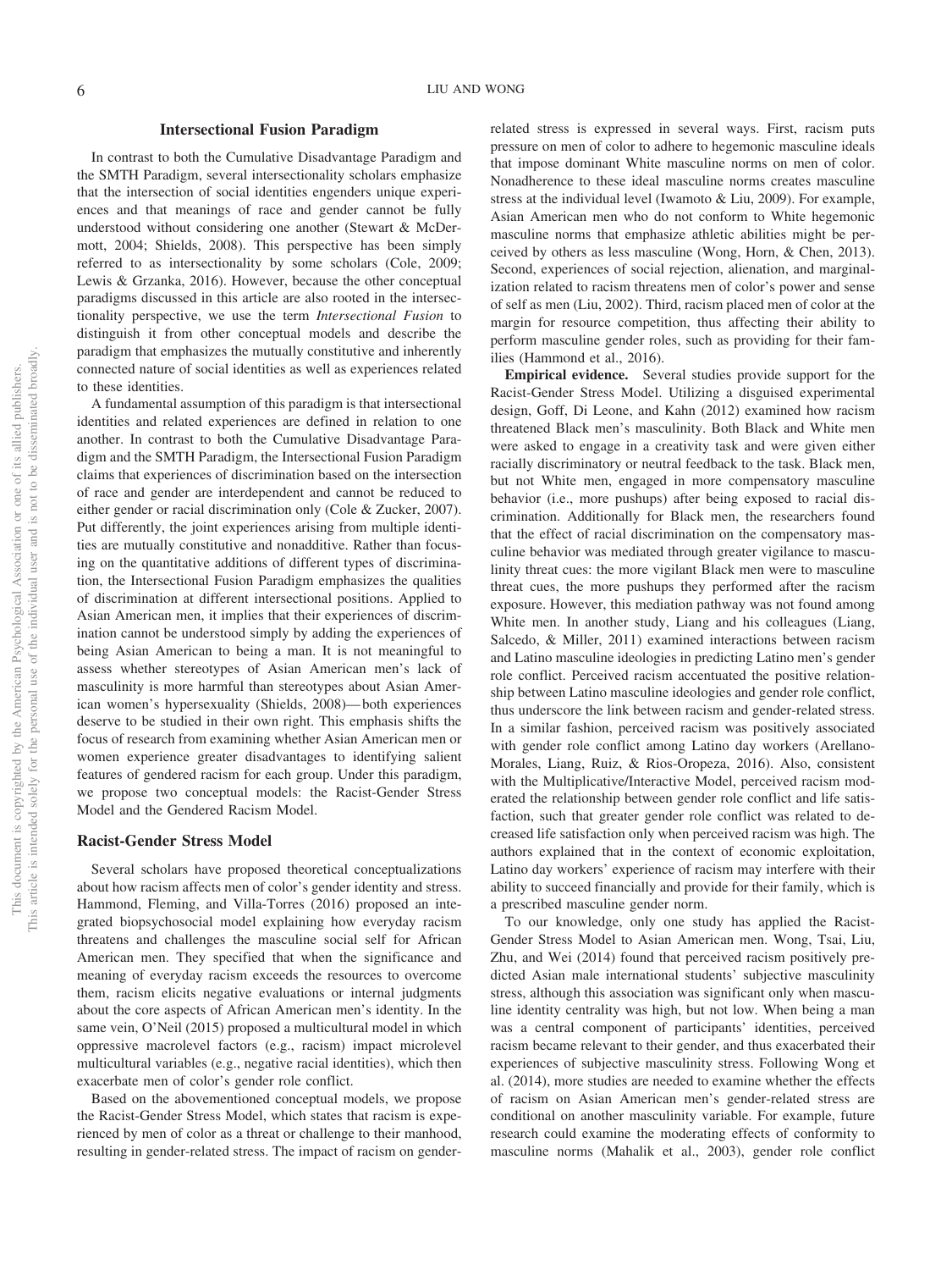(O'Neil, Helms, Gable, David, & Wrightsman, 1986), and masculine ideology (Levant, Rankin, Williams, Hasan, & Smalley, 2010).

The Racist-Gender Stress Model provides a theoretical framework to examine the unique interplay between privilege and marginalization for men of color: that is, the privilege and power associated with being a man is threatened because of discriminatory experiences associated with his devalued group membership. In contrast to the SMTH Paradigm, the Racist-Gender Stress Model explains how men of color's privilege and power are adversely affected due to their racial minority status. We encourage future researchers to use this model to investigate the interplay of racial, gender, and other social variables, (e.g., immigration and age), that contributes to the unique stresses of manhood for Asian American men. A plausible hypothesis is that the impact of racism on gender-related stress is stronger for U.S.-born as well as younger, emerging adult Asian American men than for their immigrant and older counterparts. This is because race might be a more central identity for U.S.-born versus immigrant men, while emerging adults might be more engaged in exploring their identities and are therefore more sensitive to threats to their social identities (Arnett, 2000). Conversely, we hypothesize that a positive ethnic identity might serve as a protective factor that buffers the impact of racism on Asian American men's gender-related stress. In addition, we also hypothesize that a positive racial identity might buffer the deleterious effects of racism on genderrelated stress, as racial identity pertains to one's understanding of racial superiority or inferiority (Chen, Lephuoc, Guzman, Rude, & Dodd, 2006; Cokley, 2005; Iwamoto et al., 2010).

#### **Gendered Racism Model**

The unique combination of gender and race create distinct experiences of discrimination, namely, gendered racism (Essed, 1990). The term "gendered racism" was first coined by Essed to refer to "the racial oppression of Black women as structured by racist and ethnicist perception of gender roles" (Essed, 1990, p.31), although, more recently, it has also been applied to men of color (Schwing, Wong, & Fann, 2013), including Asian American men (Liang et al., 2010). In contrast to the Racist-Gender Stress Model, which focuses on how racism contributes to gender stress, the Gendered Racism Model explains how the content of racism is unique for specific combinations of racial and gender groups. Specifically, experiences of racism are qualitatively different among men and women from the same racial group. To illustrate, Asian American men's experiences of discrimination are grounded in the interlocking nature of race and gender and are therefore qualitatively different from the experiences of men of color from other racial groups and Asian American women.

**Empirical evidence.** A cluster of studies have focused on identifying the salient dimensions of intersectionality for minorities, particularly in terms of how they are perceived (e.g., Donovan, 2011; Goff, Thomas, & Jackson, 2008). One study that examined the gender, race, and gender-by-race stereotypes of Asian, Black, Latinos, and Middle Eastern Americans found that, in general, not only are racial stereotypes gendered, but gender stereotypes are also racialized. The authors identified unique raceby-gender stereotypes for each combination of race and gender (Ghavami & Peplau, 2013). For example, unique stereotypes about

Asian American men that were different from other racial and gender groups include being effeminate, small build, and having small penises. Other studies have identified the dimensions of gendered racism for racial minorities. Such studies include scale development projects to measure gendered racism for African American men (Schwing et al., 2013) and African American women (Lewis & Neville, 2015). For instance, Schwing et al. (2013) developed a scale with three dimensions of gendered racism stress that were relatively unique to African American men: violence, absent fatherhood, and sports. The effects of gendered racism stress on African American men's psychological distress were also unique from what could be explained by general racism and masculine gender role stress alone.

**Stereotypes of Asian American men.** A number of studies focused mostly on unique or salient stereotypes about Asian American men. Our review of the literature identified at least seven potential stereotypes that speak to Asian American men's experience of gendered racism in the United States.

First, Asian American men are perceived as innately good at martial arts. Research based on individual interviews (Ho, 2011) and open-ended responses (Wong et al., 2012) have shown that Asian American men are sometimes perceived as martial art experts and gangsters.

Second, Asian American men are perceived as sexually unattractive and undesirable romantic partners. Studies based on interviews (Ho, 2011), content analysis (Lu & Wong, 2013), and quantitative analysis (Ghavami & Peplau, 2013) have shown that Asian American men are perceived as asexual, having smaller penises, and having unflattering physical attributes that make them less desirable romantic partners than men from other races.

Third, Asian American men are perceived as effeminate, psychologically emasculated, and physically inferior. Multiple studies have identified this stereotype of Asian American men through qualitative, quantitative, and media studies (Chua & Fujino, 1999; Do, 2006; Guo & Harlow, 2014; Ho, 2011; Phua, 2007; Wilkins et al., 2011; Wong, 2008; Wong et al., 2013). Using free responses, Niemann, Jennings, Rozelle, Baxter, and Sullivan (1994) documented perceptions of feminine attributes (e.g., speak softly, shy, and caring) for Asian American men. Other studies have shown Asian American men were portrayed as nonathletic (Ho, 2011; Liu, Iwamoto, & Chae, 2011), lacking in physical ability (Wong et al., 2013), weak, and frail (Do, 2006).

Fourth, Asian American men are perceived as nerdy, unsociable, and lacking in leadership skills. They are stereotyped as unsociable, lacking social skills, and socially inept in empirical studies (Do, 2006; Ho, 2011; Mok, 1999; Niemann et al., 1994; Wong, 2008). Relatedly, Asian American men are characterized as computer geeks in social media (Paek & Shah, 2003). In two quantitative studies (Wong, 2008), Asian American men were shown to be perceived as lacking leadership compared to White men. Specifically, they were viewed as meek, stoic, shy, inarticulate, emotionally distant, and submissive. Although this stereotype might also apply to Asian American women, it is particularly salient for Asian American men because the stereotype of passivity contradicts hegemonic masculine norms in U.S. society that emphasize dominance and assertiveness (Mahalik et al., 2003). This perceived deviance leads to the devaluation of Asian American men's leadership abilities. Indeed, Cheng's (1996a) study (as cited in Cheng, 1996b) found that because individuals tended to prefer leaders who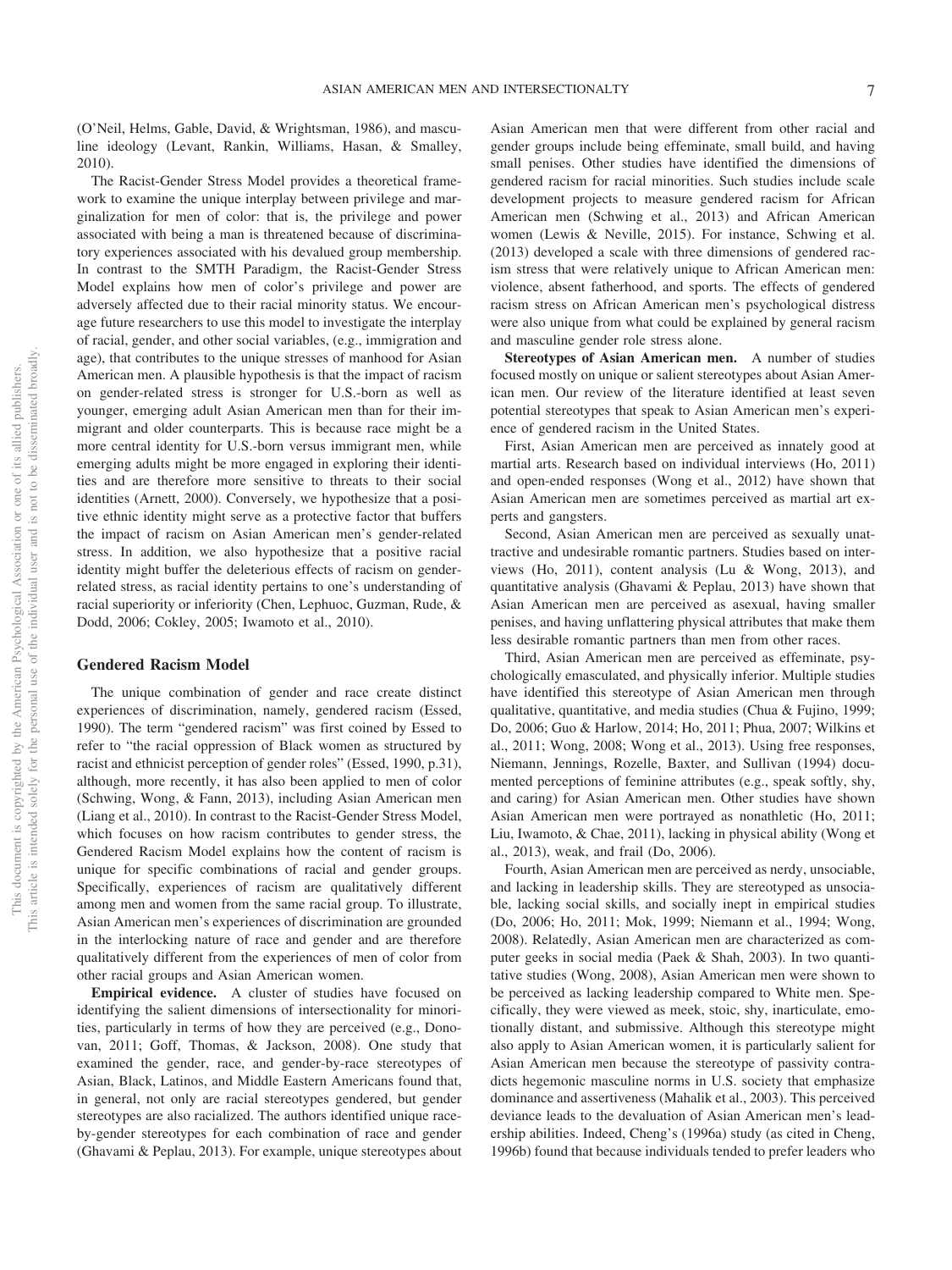possess masculine traits, Asian American men were the least likely to be chosen as leaders.

Fifth, Asian American men are stereotyped as untrustworthy. They are more likely to be perceived as villains, vile, cunning, or scheming, according to both qualitative and quantitative studies (Chen, 1999; Do, 2006; Ho, 2011). Scholars suggest that the notion of Asian American individuals being duplicitous and untrustworthy can be traced to historical accounts of Asians in American as a "yellow peril" and a national threat and thus cannot be trusted (Ho, 2011; also, see Espiritu's (1996) historical review of this stereotype in the context on how Asian American people's lives have been gendered and racialized).

Sixth, Asian American men are perceived as overly competitive. In a qualitative study using free responses to elicit participants' stereotypes toward a few racial and gender groups (Niemann et al., 1994), "achievement oriented" was shown as a top 20% of synonyms used for Asian American men. In another qualitative study (Ho, 2011), Asian American male participants reported that they were perceived as competitive threats in terms of jobs (Ho, 2011).

Seventh, Asian American men are perceived to strongly endorse traditional gender roles (Chua & Fujino, 1999). Chua and Fujino found that when asked about their perceptions of Asian American men, White women viewed more than 80% of Asian American men as valuing traditional gender roles, different from how they perceived White men as valuing equal gender roles.

In addition to published research that identified salient dimensions of gendered racism relevant to Asian American men, two dissertation studies (Do, 2006; Wong, 2008) developed measures to assess Asian American men's endorsement of stereotypes about them. Do (2006) developed the Asian American Male Stereotype Inventory (AAMSI) to assess Asian American men's endorsement of stereotypes pertaining to their race and gender. The AAMSI is unidimensional and consists of 16 items. The AAMSI was found to be significantly negatively related to self-esteem and ethnic identity achievement. Similarly, Wong (2008) developed the Stereotypes of Asian American Men Endorsement Scale (SAAMES) to measure endorsement of stereotypes about Asian American men as a group (SAAMES-Group) and the self (SAAMES-Self) separately. The SAAMES-Group has 33 items in four dimensions: (a) introverted, socially inept, and effeminate stereotype; (b) model minority stereotype; (c) perpetual foreigner stereotype; and (d) patriarchal stereotype. The SAAMES-Self has 27 items in 3 dimensions: (a) introverted, socially inept, and effeminate stereotype; (b) model minority stereotype; and (c) perpetual foreigner and asexual stereotypes. However, neither of these two measures focused on perceived gendered racism (e.g., Asian American men's experience of other people stereotyping them); rather, they focused on internalization of stereotypes about Asian American men. Another common limitation of these two studies relates to the dimensionality of the constructs measured by both scales. Specifically, Do (2006) did not examine the factor structure of the AAMSI. Although Wong (2008) explored the factor structure of the SAAMES, some distinct concepts (e.g., perpetual foreigner and asexual stereotype) were confounded within the same factors.

#### **Evaluation of the Intersectional Fusion Paradigm**

A key contribution of the Intersectional Fusion Paradigm is that it provides a different framework to study intersectionality. Unlike the Additive Model in the Cumulative Disadvantage Paradigm and the SMTH Paradigm, which focus on gender differences in experiences of discrimination, the Intersectional Fusion Paradigm deepens our understanding of how gender and race are interlocking and mutually reinforcing experiences for Asian American men. Thus, it shifts researchers' focus from which group suffers more to how each group suffers differently from others. Accordingly, the Intersectional Fusion Paradigm can be characterized as a form of "strong intersectionality," in which the conceptual and methodological focus is on examining identity in relation to one another (Dill & Kohlman, 2012).

Guided by the Intersectional Fusion Paradigm, future studies can move beyond gender comparisons to understand how the intersection of race and gender creates unique discriminatory experiences for Asian American men. For example, future qualitative research based on the Intersectional Fusion Paradigm could involve interviews with Asian American men about their experiences of gendered racism as well as positive coping strategies using resources such as racial identity, cultural identity, and ethnic bonding. Following McCall's (2005) suggestions, we also encourage researchers to conduct case studies, which can reveal complexity, diversity, and heterogeneity in experiences of gendered racism that are not addressed by quantitative research. For example, it is possible that some Asian American men might be aware of gendered racist stereotypes and hegemonic masculinity norms, yet refuse to conform to these norms and stereotypes and instead create a more flexible masculinity that is nurturing and gender egalitarian (Chua & Fujino, 1999).

One weakness of research based on the Intersectional Fusion Paradigm is the lack of measures that operationalize the dimensions of Asian American people's experience of gendered racism. Although two measures that address the internalization of stereotypes concerning Asian American men have been developed (Do, 2006; Wong, 2008), there is currently no measure that addresses Asian American men's perceived gendered racism based on other people's stereotypes about them. We therefore suggest that researchers develop a gendered racism scale for Asian American men, which can be used to explore how perceived gendered racism is related to other psychological outcomes. Moreover, although our review of the empirical literature identified eight stereotypes concerning Asian American men, not all these stereotypes might be equally salient. For example, the stereotype that Asian Americans are psychologically emasculated does not apply to Asian American women, whereas the stereotype concerning the untrustworthiness of Asian American men might potentially apply to Asian American women, too (Kim & Chung, 2005). Hence, it is important that researchers identify the most salient dimensions of stereotypes in future scale development studies on Asian American men's experience of gendered racism.

Another limitation of research based on the Intersectional Fusion Paradigm is that, thus far, studies have not emphasized ethnic differences in the experiences of gendered racism experienced by Asian American men. For example, the stereotype that Asian American men are untrustworthy is based on historical perceptions of East Asian men (Berdahl & Min, 2012), rather than South Asians. Thus, it is not clear if this stereotype is applicable to South Asian American men. Future studies can address ethnic differences in the types of gendered racism experienced, or how the link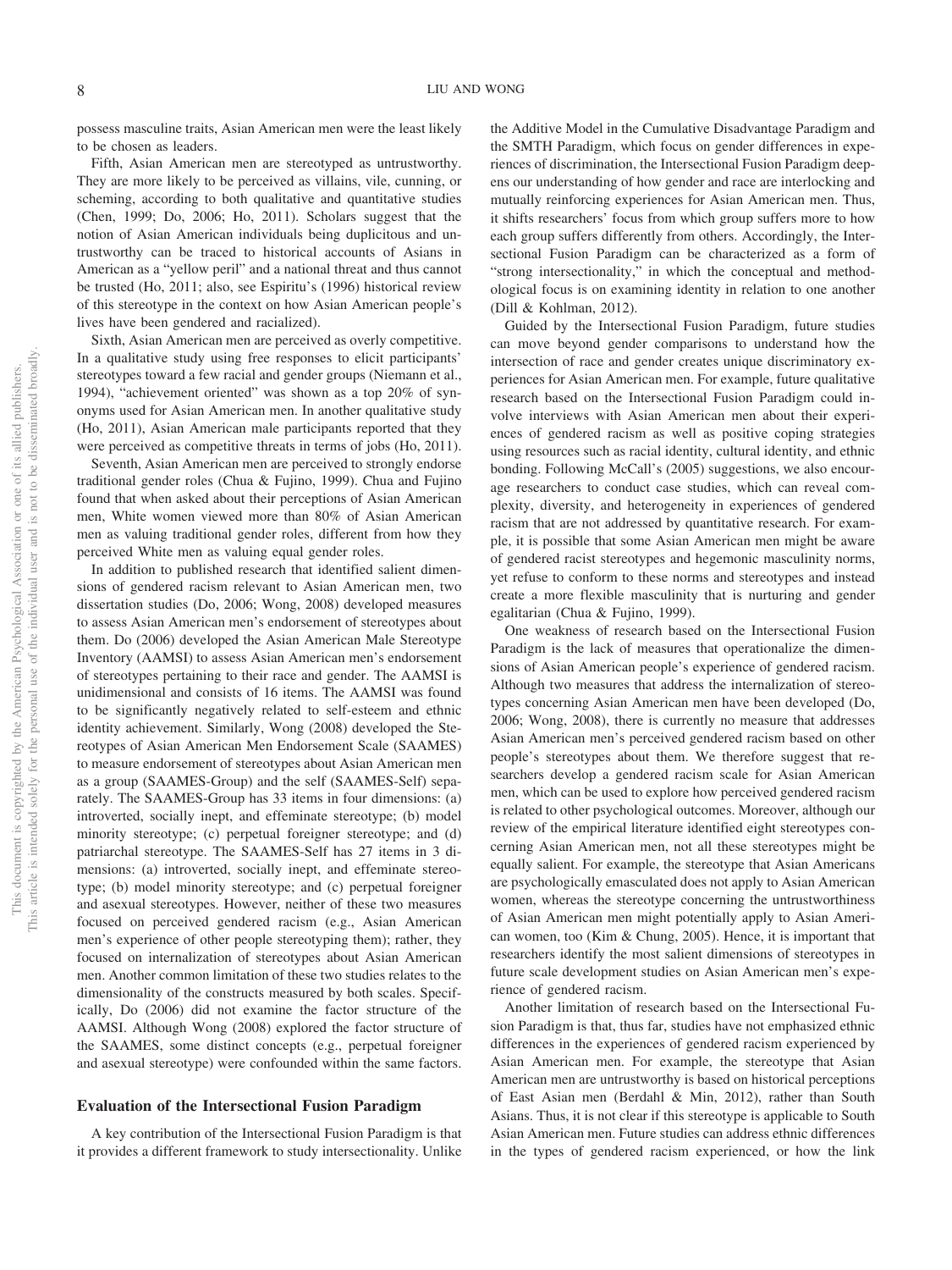between racism and gender-related stress might be different for diverse Asian American ethnic groups.

#### **Practical Implications**

The current review of the literature, particularly the Intersectional Fusion Paradigm, provides a few implications for practitioners and policymakers. In addressing Asian American people's experiences of discrimination, it is important not to neglect salient dimensions of discrimination that are particularly relevant to Asian American men. One prominent component of perceived discrimination is that Asian American men are stereotyped as psychologically emasculated. As this stereotype is not consistent with hegemonic masculine ideals, Asian American men's understanding of themselves as men may be compromised. They might cope by either attempting to emulate the hegemonic masculine ideal, or internalizing the effeminate stereotype (Liang et al., 2010). Either of these efforts may harm Asian American men's development of healthy racial identity or exacerbate their experience of gender role stress (Liu, 2002; Nghe, Mahalik, & Lowe, 2003). Thus, mental health professionals should be aware of Asian American men's experience of discrimination and its impact on their masculine identity. It is important for clinicians to inquire Asian American male clients' experiences of racism, and how it affects their personal meaning of manhood and their role as men. Clinicians may use group therapy to help Asian American men cope with gendered racism. In group settings, participants can strengthen their racial and/or ethnic identity through building alliances with other individuals who have similar experiences (Chang & Yeh, 2003).

The second implication is that practitioners can increase their multicultural competence by learning about the different dimensions of gendered racism experienced by Asian American men. Gaining knowledge of clients' cultural backgrounds and recognizing the social structures that contributed to clients' presenting issues is an important component of multicultural competence (APA, 2002). Gaining knowledge of Asian American men's unique experiences of gendered racism could help mental health practitioners avoid invalidation of client experiences. For example, an Asian American male client who has trouble finding romantic partners may feel that he is not attractive enough and cannot meet mainstream masculine norms. It is important for counselors to understand the interplay of racism and masculinity stress on mental health and explicitly discuss the intersection of race and gender with clients, as clients may not be aware of how discrimination and gender role strain contribute to their mental health concerns. As Asian American individuals tend to attribute mental health problems to internal causes and physiological factors (Leong & Lau, 2001), counselors could educate Asian American male clients on the possibility that external and systemic factors, such as gendered racism, might contribute to their mental health symptoms. Another implication is that clinicians can help Asian American men externalize stereotypes based on the intersection of their race and gender. Previous studies showed that some Asian American men internalize racist stereotypes about them (Pyke & Dang, 2003), and that their awareness and focus on certain stereotypes concerning Asian American men might have a deleterious impact on their mental health (Wong et al., 2012). Thus, mental health professionals can help them confront gendered racial stereotypes, rather than accept them. Contesting such stereotypes can help Asian American

men combat the hegemonic masculine gender ideal and enhance positive racial identities. From a social justice point of view, counselors may also help Asian American male clients identify how systematic racial inequality and hegemonic masculinity mask individual presenting concerns and to unlearn internalized conceptualizations of racial inferiority as well as hegemonic masculine norms.

Last but not least, we recommend that media professionals, policymakers, and administrators gain awareness of gendered racism experienced by Asian American men. In the media, Asian American men have either been invisible or presented as onedimensional characters that reinforce stereotypes about them (Ho, 2011). For example, in the media, Asian American men have been portrayed either as hypermasculine (e.g., a martial arts expert) or hypomasculine, but consistently asexual in both portrayals (Liang et al., 2010). Practitioners can engage in advocacy work to educate media professionals on the need to avoid stereotypical portrayals of Asian American individuals in the media.

#### **Conclusions**

In this article, we reviewed three intersectionality conceptual paradigms that can guide future research on Asian American men's experiences of discrimination rooted in the interface of race and gender. Throughout this article, we evaluated the strengths and limitations as well as the empirical support for each of these paradigms. Both the Cumulative Disadvantage Paradigm and Subordinate Male Target Hypothesis oversimplify Asian American men's experiences of discrimination and the empirical support for these two paradigms is relatively weak. In contrast, our review of the literature suggests that the Intersectional Fusion Paradigm might offer a more sophisticated conceptual framework because it draws attention to the interlocking nature of race and gender in Asian American men's experiences of discrimination.

One overarching limitation in the extant empirical literature on perceived discrimination among Asian American men is the lack of theoretical grounding. Researchers do not consistently rely on intersectionality to frame their research questions and even when they do, it is not always clear which specific intersectionality conceptual paradigm is used in their research. Therefore, our hope is that this article will contribute to future research on Asian American men by helping researchers to understand the complexities of intersectionality, expand the types of research questions they address, and better articulate the conceptual paradigms that guide their research.

#### **References**

- Alcoff, L. M. (2006). *Visible identities: Race, gender, and the self*. New York, NY: Oxford University Press. http://dx.doi.org/10.1093/ 0195137345.001.0001
- Alvarez, A. N., Juang, L., & Liang, C. T. H. (2006). Asian Americans and racism: When bad things happen to "model minorities". *Cultural Diversity & Ethnic Minority Psychology, 12,* 477– 492. http://dx.doi.org/10 .1037/1099-9809.12.3.477
- American Psychological Association. (2002). *Guidelines on multicultural education, training, research, practice, and organizational change for psychologists*. Retrieved from http://www.apa.org/pi/oema/resources/ policy/multicultural-guidelines.aspx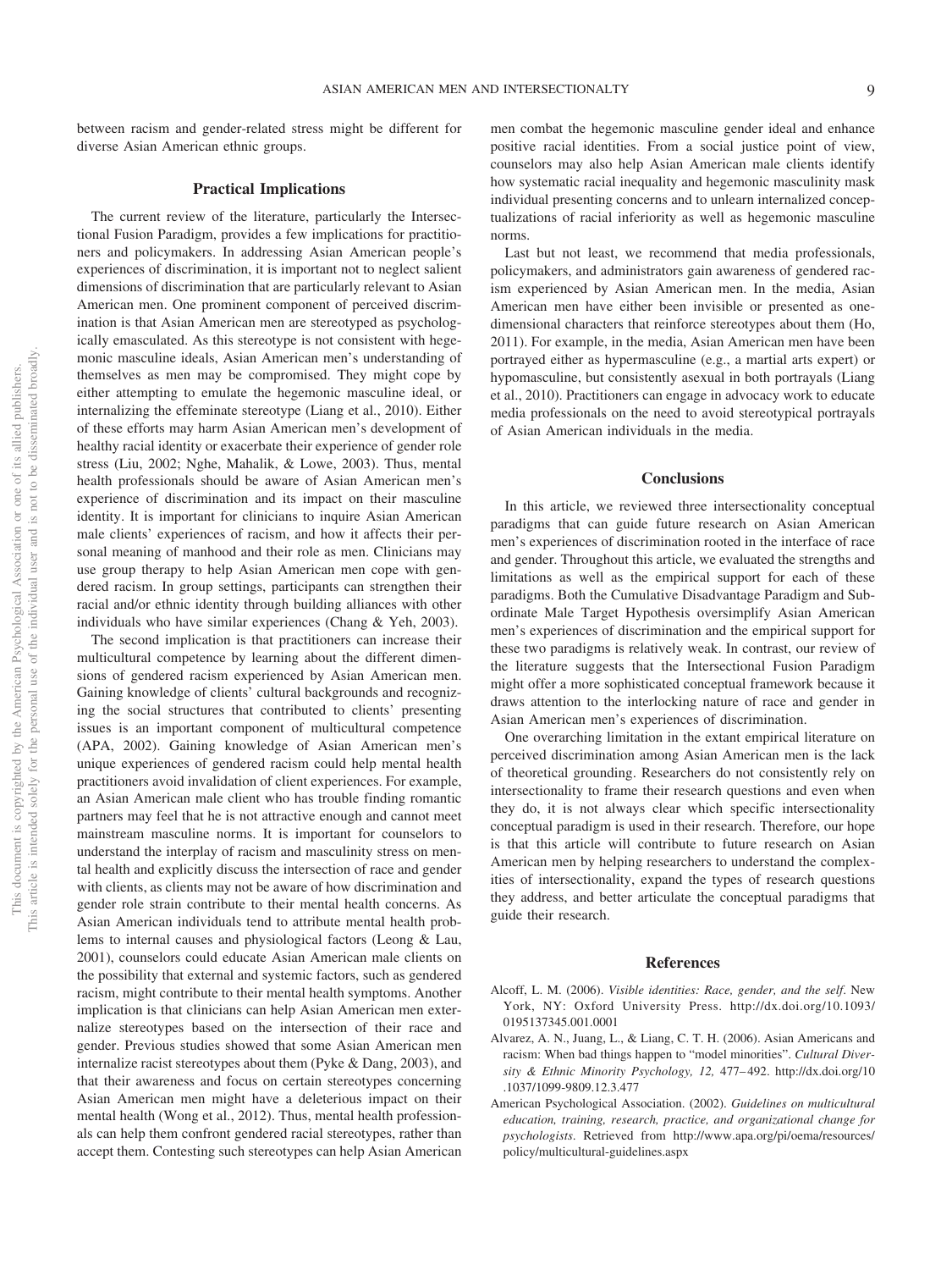- Arnett, J. J. (2000). Emerging adulthood. A theory of development from the late teens through the twenties. *American Psychologist, 55,* 469 – 480. http://dx.doi.org/10.1037/0003-066X.55.5.469
- Arellano-Morales, L., Liang, C. T. H., Ruiz, L., & Rios-Oropeza, E. (2016). Perceived racism, gender role conflict, and life satisfaction among Latino day laborers. *Journal of Latina/o Psychology, 4,* 32– 42. http://dx.doi.org/10.1037/lat0000049
- Beale, F. (1979). Double jeopardy: To be Black and female. In T. Cade (Ed.), *The Black woman* (pp. 90 –100). New York, NY: New American Library.
- Berdahl, J. L., & Min, J. A. (2012). Prescriptive stereotypes and workplace consequences for East Asians in North America. *Cultural Diversity & Ethnic Minority Psychology, 18,* 141–152. http://dx.doi.org/10.1037/ a0027692
- Bowleg, L. (2012). The problem with the phrase women and minorities: Intersectionality—An important theoretical framework for public health. *American Journal of Public Health, 102,* 1267–1273. http://dx.doi.org/ 10.2105/AJPH.2012.300750
- Buchanan, N. T., & Fitzgerald, L. F. (2008). Effects of racial and sexual harassment on work and the psychological well-being of African American women. *Journal of Occupational Health Psychology, 13,* 137–151. http://dx.doi.org/10.1037/1076-8998.13.2.137
- Burrola, K. S. (2012). *Perceived racial discrimination and psychological distress among Asian American adolescents: Moderating roles of family racial socialization and nativity status* (Doctoral dissertation). Retrieved from ProQuest Dissertations & Theses Full Text. (Accession No. 2013– 99040-102)
- Chan, C. S. (1988). Asian-American women: Psychological responses to sexual exploitation and cultural stereotypes. *Women & Therapy, 6,* 33–38. http://dx.doi.org/10.1300/J015V06N04\_05
- Chang, T., & Yeh, C. J. (2003). Using online groups to provide support to Asian American men: Racial, cultural, gender, and treatment issues. *Professional Psychology: Research and Practice, 34,* 634 – 643. http:// dx.doi.org/10.1037/0735-7028.34.6.634
- Chen, A. C-C., Szalacha, L. A., & Menon, U. (2014). Perceived discrimination and its associations with mental health and substance use among Asian American and Pacific Islander undergraduate and graduate students. *Journal of American College Health, 62,* 390 –398. http://dx.doi .org/10.1080/07448481.2014.917648
- Chen, A. S. (1999). Lives at the center of the periphery, lives at the periphery of the center: Chinese-American masculinities and bargaining with hegemony. *Gender & Society, 13,* 584 – 607. http://dx.doi.org/10 .1177/089124399013005002
- Chen, G. A., Lephuoc, P., Guzmán, M. R., Rude, S. S., & Dodd, B. G. (2006). Exploring Asian American racial identity. *Cultural Diversity & Ethnic Minority Psychology, 12,* 461– 476. http://dx.doi.org/10.1037/ 1099-9809.12.3.461
- Cheng, C. (1996a). *"Nerds" need not apply: Masculinity and racial discrimination against Asian and Asian American men in an assessment center laboratory* (Unpublished manuscript). University of Southern California, Los Angeles.
- Cheng, C. (1996b). "We choose not to compete": The "merit" discourse in the selection process, and Asian and Asian American men and their masculinity. In C. Cheng (Ed.), *Masculinities in organizations* (pp. 177–200). Thousand Oaks, CA: Sage.
- Cheng, H., McDermott, R. C., Wong, Y. J., & La, S. (2016). Drive for muscularity in Asian American men: Sociocultural and racial/ethnic factors as correlates. *Psychology of Men & Masculinity, 17,* 215–227. http://dx.doi.org/10.1037/men0000019
- Chua, P., & Fujino, D. (1999). Negotiating new Asian-American masculinities: Attitudes and gender expectations. *The Journal of Men's Studies, 7,* 391– 413. http://dx.doi.org/10.3149/jms.0703.391
- Cokley, K. O. (2005). Racial(ized) identity, ethnic identity, and Afrocentric values: Conceptual and methodological challenges in understanding

African American identity. *Journal of Counseling Psychology, 52,* 517– 526. http://dx.doi.org/10.1037/0022-0167.52.4.517

- Cole, E. R. (2009). Intersectionality and research in psychology. *American Psychologist, 64,* 170 –180. http://dx.doi.org/10.1037/a0014564
- Cole, E. R., & Zucker, A. N. (2007). Black and White women's perspectives on femininity. *Cultural Diversity & Ethnic Minority Psychology, 13,* 1–9. http://dx.doi.org/10.1037/1099-9809.13.1.1
- Concepcion, W. R., Kohatsu, E. L., & Yeh, C. J. (2013). Using racial identity and acculturation to analyze experiences of racism among Asian Americans. *Asian American Journal of Psychology, 4,* 136 –142. http:// dx.doi.org/10.1037/a0027985
- Consolacion, T. B., Russell, S. T., & Sue, S. (2004). Sex, race/ethnicity, and romantic attractions: Multiple minority status adolescents and mental health. *Cultural Diversity & Ethnic Minority Psychology, 10,* 200 – 214. http://dx.doi.org/10.1037/1099-9809.10.3.200
- Crenshaw, K. (1989). Demarginalizing the intersection of race and sex: A Black feminist critique of antidiscrimination doctrine, feminist theory, and antiracist politics. *University of Chicago Legal Forum, 43,* 139 –167.
- Crenshaw, K. (1991). Mapping the margins: Intersectionality, identity politics, and violence against women of color. *Stanford Law Review, 43,* 1241–1299. http://dx.doi.org/10.2307/1229039
- Crenshaw, K. (1993). Beyond racism and misogyny: Black feminism and 2 Live Crew. In M. J. Matsuda, C. R. Lawrence, III, R. Delgado, & K. Crenshaw (Eds.), *Words that wound* (pp. 246 –264). Boulder, CO: Westview Press.
- Demetriou, D. (2001). Connell's concept of hegemonic masculinity: A critique. *Theory and Society, 30,* 337–361. http://dx.doi.org/10.1023/A: 1017596718715
- Derous, E., Ryan, A. M., & Nguyen, H. D. (2012). Multiple categorization in resume screening: Examining effects on hiring discrimination against Arab applicants in field and lab settings. *Journal of Organizational Behavior, 33,* 544 –570. http://dx.doi.org/10.1002/job.769
- Dill, B. T., & Kohlman, M. H. (2012). Intersectionality: A transformative paradigm in feminist theory and social justice. In S. N. Hesse-Biber (Ed.), *Handbook of feminist research: Theory and praxis* (pp. 154 –174). Thousand Oaks, CA: Sage. http://dx.doi.org/10.4135/97814833 84740.n8
- Do, V. T. (2006). *Asian American men and the media: The relationship between ethnic identity, self-esteem, and the endorsement of stereotypes* (Doctoral dissertation). Retrieved from ProQuest Dissertations & Theses. (UMI No. 3220826)
- Donovan, R. A. (2011). Tough or tender (dis) similarities in White college students' perceptions of Black and White women. *Psychology of Women Quarterly, 35,* 458 – 468. http://dx.doi.org/10.1177/0361684311406874
- Eagly, A. H., & Kite, M. E. (1987). Are stereotypes of nationalities applied to both women and men? *Journal of Personality and Social Psychology, 53,* 451– 462. http://dx.doi.org/10.1037/0022-3514.53.3.451
- Espiritu, Y. L. (1996). *Asian American women and men: Labor, laws, and love*. Thousand Oaks, CA: Sage.
- Essed, P. (1990). *Everyday racism: Reports from women of two cultures*. Claremont, CA: Hunter House.
- Ferraro, K. F., & Farmer, M. M. (1996). Double jeopardy to health hypothesis for African Americans: Analysis and critique. *Journal of Health and Social Behavior, 37,* 27– 43. http://dx.doi.org/10.2307/ 2137229
- Fisman, R., Iyengar, S. S., Kamenica, E., & Simonson, I. (2008). Racial preferences in dating. *The Review of Economic Studies, 75,* 117–132. http://dx.doi.org/10.1111/j.1467-937X.2007.00465.x
- Gee, G. C., Spencer, M., Chen, J., Yip, T., & Takeuchi, D. T. (2007). The association between self-reported racial discrimination and 12-month *DSM*–IV mental disorders among Asian Americans nationwide. *Social Science & Medicine, 64,* 1984 –1996. http://dx.doi.org/10.1016/j .socscimed.2007.02.013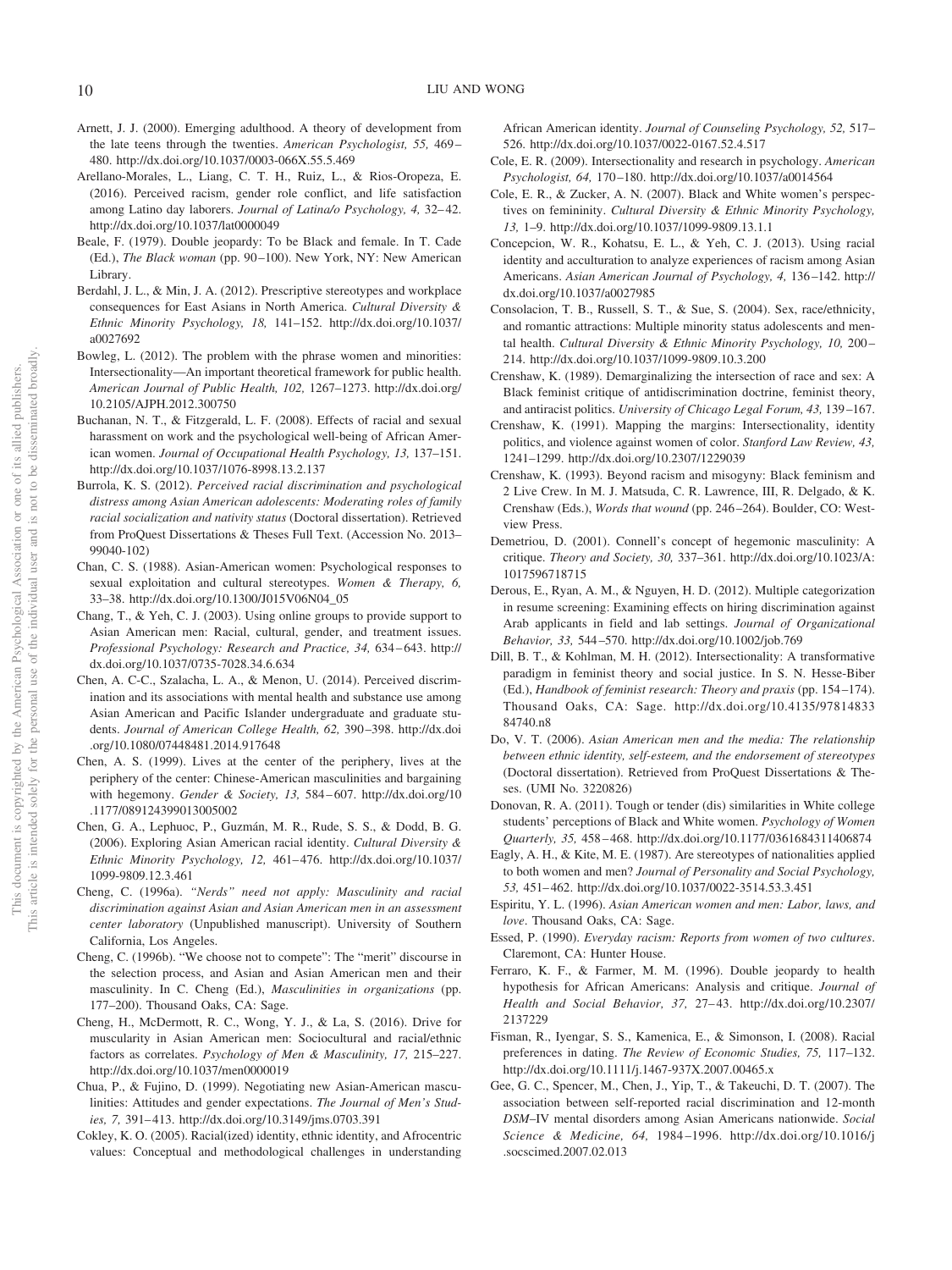- Ghavami, N., & Peplau, L. A. (2013). An intersectional analysis of gender and ethnic stereotypes: Testing three hypotheses. *Psychology of Women Quarterly, 37,* 113–127. http://dx.doi.org/10.1177/0361684312464203
- Goff, P. A., Di Leone, B. A. L., & Kahn, K. B. (2012). Racism leads to pushups: How racial discrimination threatens subordinate men's masculinity. *Journal of Experimental Social Psychology, 48,* 1111–1116. http://dx.doi.org/10.1016/j.jesp.2012.03.015
- Goff, P. A., & Kahn, K. B. (2013). How psychological science impedes intersectional thinking. *Du Bois Review, 10,* 365–384. http://dx.doi.org/ 10.1017/0S1742058X13000313
- Goff, P. A., Thomas, M. A., & Jackson, M. C. (2008). "Ain't I a woman?" Towards an intersectional approach to person perception and groupbased harms. *Sex Roles, 59,* 392– 403. http://dx.doi.org/10.1007/s11199- 008-9505-4
- Goto, S. G., Gee, G. C., & Takeuchi, D. T. (2002). Strangers still? The experience of discrimination among Chinese Americans. *Journal of Community Psychology, 30,* 211–224. http://dx.doi.org/10.1002/jcop .9998
- Greene, B. (1994). Lesbian women of color: Triple jeopardy. In L. Comas-Diaz & B. Greene (Eds.), *Women of color: Integrating ethnic and gender identities* (pp. 389–427). New York, NY: Guilford Press.
- Greene, M. L., Way, N., & Pahl, K. (2006). Trajectories of perceived adult and peer discrimination among Black, Latino, and Asian American adolescents: Patterns and psychological correlates. *Developmental Psychology, 42,* 218 –236. http://dx.doi.org/10.1037/0012-1649.42.2.218
- Grollman, E. A. (2012). Multiple forms of perceived discrimination and health among adolescents and young adults. *Journal of Health and Social Behavior, 53,* 199 –214. http://dx.doi.org/10.1177/00221465 12444289
- Grollman, E. A. (2014). Multiple disadvantaged statuses and health: The role of multiple forms of discrimination. *Journal of Health and Social Behavior, 55,* 3–19. http://dx.doi.org/10.1177/0022146514521215
- Guo, L., & Harlow, S. (2014). User-generated racism: An analysis of stereotypes of African Americans, Latinos, and Asians in YouTube videos. *Howard Journal of Communication, 25,* 281–302. http://dx.doi .org/10.1080/10646175.2014.925413
- Haley, H., Sidanius, J., Lowery, B., & Malamuth, N. (2004). The interactive nature of sex and race discrimination: A social dominance perspective racial identity in context. In G. Philogene (Ed.), *Racial identity in context: The legacy of Kenneth B. Clark* (pp. 149 –160). Washington, DC: American Psychological Association. http://dx.doi.org/10.1037/ 10812-009
- Hammond, W. P., Fleming, P. J., & Villa-Torres, L. (2016). Everyday racism as a threat to the masculine social self: Framing investigations of African American male health disparities. In Y. J. Wong & S. R. Wester (Eds.), *APA handbook of men and masculinities* (pp. 259 –283). Washington, DC: American Psychological Association. http://dx.doi.org/10 .1037/14594-012
- Hancock, A. M. (2007). When multiplication doesn't equal quick addition: Examining intersectionality as a research paradigm. *Perspectives on Politics, 5,* 63–79. http://dx.doi.org/10.1017/S1537592707070065
- Ho, H. K. (2011). *Negotiating the boundaries of (in)visibility: Asian American men and Asian/American masculinity on screen* (Doctoral dissertation). Retrieved from ProQuest Dissertations & Theses. (UMI No. 3476446)
- Hwang, W., & Goto, S. (2009). The impact of perceived racial discrimination on the mental health of Asian American and Latino college students. *Asian American Journal of Psychology, S,* 15–28. http://dx.doi .org/10.1037/1948-1985.S.1.15
- Iwamoto, D. K., Liao, L., & Liu, W. M. (2010). Masculine norms, avoidant coping, Asian values, and depression among Asian American men. *Psychology of Men & Masculinity, 11,* 15–24. http://dx.doi.org/10.1037/ a0017874
- Iwamoto, D. K., & Liu, W. M. (2009). Asian American men and Asianized

attribution. In N. Tewari & A. Alvarez (Eds.), *Asian American psychology: Current perspective* (pp. 211–232). New York, NY: Erlbaum.

- Johnson, K. L., Freeman, J. B., & Pauker, K. (2012). Race is gendered: How covarying phenotypes and stereotypes bias sex categorization. *Journal of Personality and Social Psychology, 102,* 116 –131. http://dx .doi.org/10.1037/a0025335
- Kim, C. L., Anderson, T. L., Hall, M. E. L., & Willingham, M. M. (2010). Asian and female in the White God's world: A qualitative exploration of discrimination in Christian academia. *Mental Health, Religion & Culture, 13,* 453– 465. http://dx.doi.org/10.1080/13674670903384533
- Kim, M., & Chung, A. Y. (2005). Consuming Orientalism: Images of Asian/American women in multicultural advertising. *Qualitative Sociology, 28,* 67–91. http://dx.doi.org/10.1007/s11133-005-2631-1
- King, D. K. (1988). Multiple jeopardy, multiple consciousness: The context of a Black feminist ideology. *Signs: Journal of Women in Culture and Society, 14,* 42–72. http://dx.doi.org/10.1086/494491
- Lam, B. T. (2007). Impact of perceived racial discrimination and collective self-esteem on psychological distress among Vietnamese-American college students: Sense of coherence as mediator. *American Journal of Orthopsychiatry, 77,* 370 –376. http://dx.doi.org/10.1037/0002-9432.77 .3.370
- Landrine, H., Klonoff, E. A., Corral, I., Fernandez, S., & Roesch, S. (2006). Conceptualizing and measuring ethnic discrimination in health research. *Journal of Behavioral Medicine, 29,* 79 –94. http://dx.doi.org/ 10.1007/s10865-005-9029-0
- Lee, R. M. (2005). Resilience against discrimination: Ethnic identity and other-group orientation as protective factors for Korean Americans. *Journal of Counseling Psychology, 52,* 36 – 44. http://dx.doi.org/10 .1037/0022-0167.52.1.36
- Leong, F. T., & Lau, A. S. L. (2001). Barriers to providing effective mental health services to Asian Americans. *Mental Health Services Research, 3,* 201–214. http://dx.doi.org/10.1023/A:1013177014788
- Levant, R. F., Rankin, T. J., Williams, C. M., Hasan, N. T., & Smalley, K. B. (2010). Evaluation of the factor structure and construct validity of scores on the Male Role Norms Inventory–Revised (MRNI-R). *Psychology of Men & Masculinity, 11,* 25–37. http://dx.doi.org/10 .1037/a0017637
- Lewis, J. A., & Grzanka, P. R. (2016). Applying intersectionality theory to research on perceived racism. In A. N. Alvarez, C. T. H. Liang, & H. A. Neville (Eds.), *The costs of racism for people of color: Contextualizing experiences of discrimination* (pp. 31–54). Washington, DC: American Psychological Association. http://dx.doi.org/10.1037/14852-003
- Lewis, J. A., & Neville, H. A. (2015). Construction and initial validation of the Gendered Racial Microaggressions Scale for Black Women. *Journal of Counseling Psychology, 62,* 289 –302. http://dx.doi.org/10.1037/ cou0000062
- Liang, C. T. H., Alvarez, A. N., Juang, L. P., & Liang, M. X. (2007). The role of coping in the relationship between perceived racism and racismrelated stress for Asian Americans: Gender differences. *Journal of Counseling Psychology, 54,* 132–141. http://dx.doi.org/10.1037/0022- 0167.54.2.132
- Liang, C. T. H., & Fassinger, R. E. (2008). The role of collective selfesteem for Asian Americans experiencing racism-related stress: A test of moderator and mediator hypotheses. *Cultural Diversity & Ethnic Minority Psychology, 14,* 19 –28. http://dx.doi.org/10.1037/1099-9809.14 .1.19
- Liang, C. T. H., Rivera, A. L., Nathwani, A., Dang, P., & Douroux, A. N. (2010). Dealing with gendered racism and racial identity among Asian American men. In W. M. Liu, D. H. Iwamoto, & M. H. Chae (Eds.), *Culturally responsive counseling with Asian American men* (pp. 63– 81). New York, NY: Routledge.
- Liang, C. T. H., Salcedo, J., & Miller, H. A. (2011). Perceived racism, masculinity ideologies, and gender role conflict among Latino men.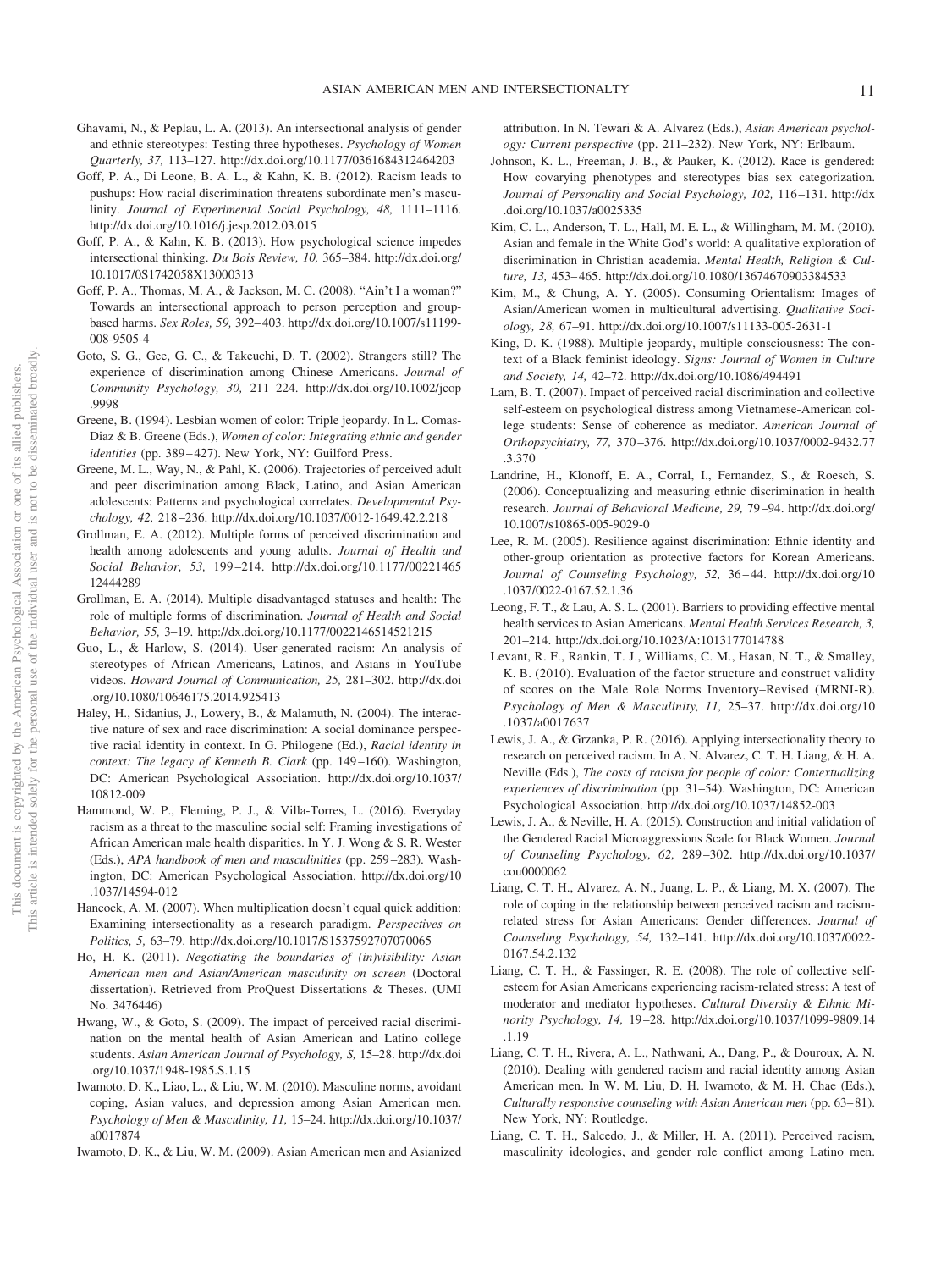*Psychology of Men & Masculinity, 12,* 201–215. http://dx.doi.org/10 .1037/a0020479

- Liu, W. M. (2002). Exploring the lives of Asian American men: Racial identity, male role norms, gender role conflict, and prejudicial attitudes. *Psychology of Men & Masculinity, 3,* 107–118. http://dx.doi.org/10 .1037/1524-9220.3.2.107
- Liu, W. M., Iwamoto, D. K., & Chae, M. H. (Eds.). (2011). *Culturally responsive counseling with Asian American men*. New York, NY: Routledge.
- Lu, A., & Wong, Y. J. (2013). Stressful experiences of masculinity among U.S.-born and immigrant Asian American men. *Gender & Society, 27,* 345–371. http://dx.doi.org/10.1177/0891243213479446
- Mahalik, J. R., Locke, B. D., Ludlow, L. H., Diemer, M. A., Scott, R. P. J., Gottfried, M., & Freitas, G. (2003). Development of the Conformity to Masculine Norms Inventory. *Psychology of Men & Masculinity, 4,* 3–25. http://dx.doi.org/10.1037/1524-9220.4.1.3
- McCall, L. (2005). The complexity of intersectionality. *Signs: Journal of Women in Culture and Society, 30,* 1771–1800. http://dx.doi.org/10 .1086/426800
- McLeod, J. D., & Owens, T. J. (2004). Psychological well-being in the early life course: Variations by socioeconomic status, gender, and race/ ethnicity. *Social Psychology Quarterly, 67,* 257–278. http://dx.doi.org/ 10.1177/019027250406700303
- Mok, T. A. (1999). Asian American dating: Important factors in partner choice. *Cultural Diversity & Ethnic Minority Psychology, 5,* 103–117. http://dx.doi.org/10.1037/1099-9809.5.2.103
- Moradi, B., & Subich, L. M. (2003). A concomitant examination of the relations of perceived racist and sexist events to psychological distress for African American women. *The Counseling Psychologist, 31,* 451– 469. http://dx.doi.org/10.1177/0011000003031004007
- Navarrete, C. D., Fessler, D. M. T., Fleischman, D. S., & Geyer, J. (2009). Race bias tracks conception risk across the menstrual cycle. *Psychological Science, 20,* 661– 665. http://dx.doi.org/10.1111/j.1467-9280.2009 .02352.x
- Navarrete, C. D., McDonald, M. M., Molina, L. E., & Sidanius, J. (2010). Prejudice at the nexus of race and gender: An outgroup male target hypothesis. *Journal of Personality and Social Psychology, 98,* 933–945. http://dx.doi.org/10.1037/a0017931
- Nghe, L. T., Mahalik, J. R., & Lowe, S. M. (2003). Influences on Vietnamese men: Examining traditional gender roles, the refugee experience, acculturation, and racism in the United States. *Journal of Multicultural Counseling and Development, 31,* 245–261. http://dx.doi.org/10.1002/j .2161-1912.2003.tb00353.x
- Niemann, Y. F., Jennings, L., Rozelle, R. M., Baxter, J. C., & Sullivan, E. (1994). Use of free responses and cluster analysis to determine stereotypes of eight groups. *Personality and Social Psychology Bulletin, 20,* 379 –390. http://dx.doi.org/10.1177/0146167294204005
- O'Neil, J. M. (2015). *Men's gender role conflict: Psychological costs, consequences, and an agenda for change*. Washington, DC: American Psychological Association. http://dx.doi.org/10.1037/14501-000
- O'Neil, J. M., Helms, B. J., Gable, R. K., David, L., & Wrightsman, L. S. (1986). Gender-role conflict scale: College men's fear of femininity. *Sex Roles, 14,* 335–350. http://dx.doi.org/10.1007/BF00287583
- Paek, H. J., & Shah, H. (2003). Racial ideology, model minorities, and the "Not-So-Silent Partner": Stereotyping of Asian Americans in U.S. magazine advertising. *Howard Journal of Communications, 14,* 225–243. http://dx.doi.org/10.1080/716100430
- Patel, N. R. (2007). The construction of South-Asian-American womanhood: Implications for counseling and psychotherapy. *Women & Ther*apy, 30, 51-61.
- Pew Research Center. (2013). *The rise of Asian Americans*. Retrieved from http://www.pewsocialtrends.org/files/2013/04/Asian-Americans-newfull-report-04-2013.pdf
- Phua, V. C. (2007). Contesting and maintaining hegemonic masculinities: Gay Asian American men in mate selection. *Sex Roles, 57,* 909 –918. http://dx.doi.org/10.1007/s11199-007-9318-x
- Pratto, F., Sidanius, J., & Levin, S. (2006). Social dominance theory and the dynamics of intergroup relations: Taking stock and looking forward. *European Review of Social Psychology, 17,* 271–320. http://dx.doi.org/ 10.1080/10463280601055772
- Puhl, R. M., Andreyeva, T., & Brownell, K. D. (2008). Perceptions of weight discrimination: Prevalence and comparison to race and gender discrimination in America. *International Journal of Obesity, 32,* 992– 1000. http://dx.doi.org/10.1038/ijo.2008.22
- Purdie-Vaughns, V., & Eibach, R. (2008). Intersectional invisibility: The distinctive advantages and disadvantages of multiple subordinate-group identities. *Sex Roles, 59,* 377–391. http://dx.doi.org/10.1007/s11199- 008-9424-4
- Pyke, K., & Dang, T. (2003). 'FOB' and 'Whitewashed': Identity and internalized racism among second generation Asian Americans. *Qualitative Sociology, 26,* 147–172. http://dx.doi.org/10.1023/A:102295 7011866
- Schug, J., Alt, N. P., & Klauer, K. C. (2015). Gendered race prototypes: Evidence for the non-prototypicality of Asian men and Black women. *Journal of Experimental Social Psychology, 56,* 121–125. http://dx.doi .org/10.1016/j.jesp.2014.09.012
- Schwing, A. E., Wong, Y. J., & Fann, M. D. (2013). Development and validation of the African American Men's Gendered Racism Stress Inventory. *Psychology of Men & Masculinity, 14,* 16 –24. http://dx.doi .org/10.1037/a0028272
- Settles, I. H. (2006). Use of an intersectional framework to understand Black women's racial and gender identities. *Sex Roles, 54, 589-601*. http://dx.doi.org/10.1007/s11199-006-9029-8
- Shields, S. (2008). Gender: An intersectionality perspective. *Sex Roles, 59,* 301–311. http://dx.doi.org/10.1007/s11199-008-9501-8
- Sidanius, J., & Pratto, F. (1999). *Social dominance: An inter-group theory of social hierarchy and oppression*. New York, NY: Cambridge University Press. http://dx.doi.org/10.1017/CBO9781139175043
- Sidanius, J., & Pratto, F. (2003). Social dominance theory and the dynamics of inequality: A reply to Schmitt, Branscombe, & Kappen and Wilson & Liu. *British Journal of Social Psychology, 42,* 207–213. http://dx.doi.org/10.1348/014466603322127193
- Smith, B. (Ed.), (1983). *Home girls: A Black feminist anthology*. New York, NY: Kitchen.
- Stewart, A. J., & McDermott, C. (2004). Gender in psychology. *Annual Review of Psychology, 55,* 519 –544. http://dx.doi.org/10.1146/annurev .psych.55.090902.141537
- Sue, D. W. (2003). *Overcoming our racism: The journey to liberation*. San Francisco, CA: Wiley. http://dx.doi.org/10.1002/9780787979690
- Tawa, J., Suyemoto, K. L., & Roemer, L. (2012). Implications of perceived interpersonal and structural racism for Asian Americans' self-esteem. *Basic and Applied Social Psychology, 34,* 349 –358. http://dx.doi.org/10 .1080/01973533.2012.693425
- Wilkins, C. L., Chan, J. F., & Kaiser, C. R. (2011). Racial stereotypes and interracial attraction: Phenotypic prototypicality and perceived attractiveness of Asians. *Cultural Diversity & Ethnic Minority Psychology, 17,* 427– 431. http://dx.doi.org/10.1037/a0024733
- Wong, R. P. (2008). *Development and validation of the Stereotypes of Asian American Men Endorsement Scale (SAAMES)* (Doctoral dissertation). Retrieved from Dissertation and Theses: Full text database. (Accession No. 2008 –99200-566)
- Wong, Y. J., Horn, A. J., & Chen, S. (2013). Perceived masculinity: The potential influence of race, racial essentialist beliefs, and stereotypes. *Psychology of Men & Masculinity, 14,* 452– 464. http://dx.doi.org/10 .1037/a0030100
- Wong, Y. J., Liu, T., & Klann, E. M. (in press). The intersection of race,